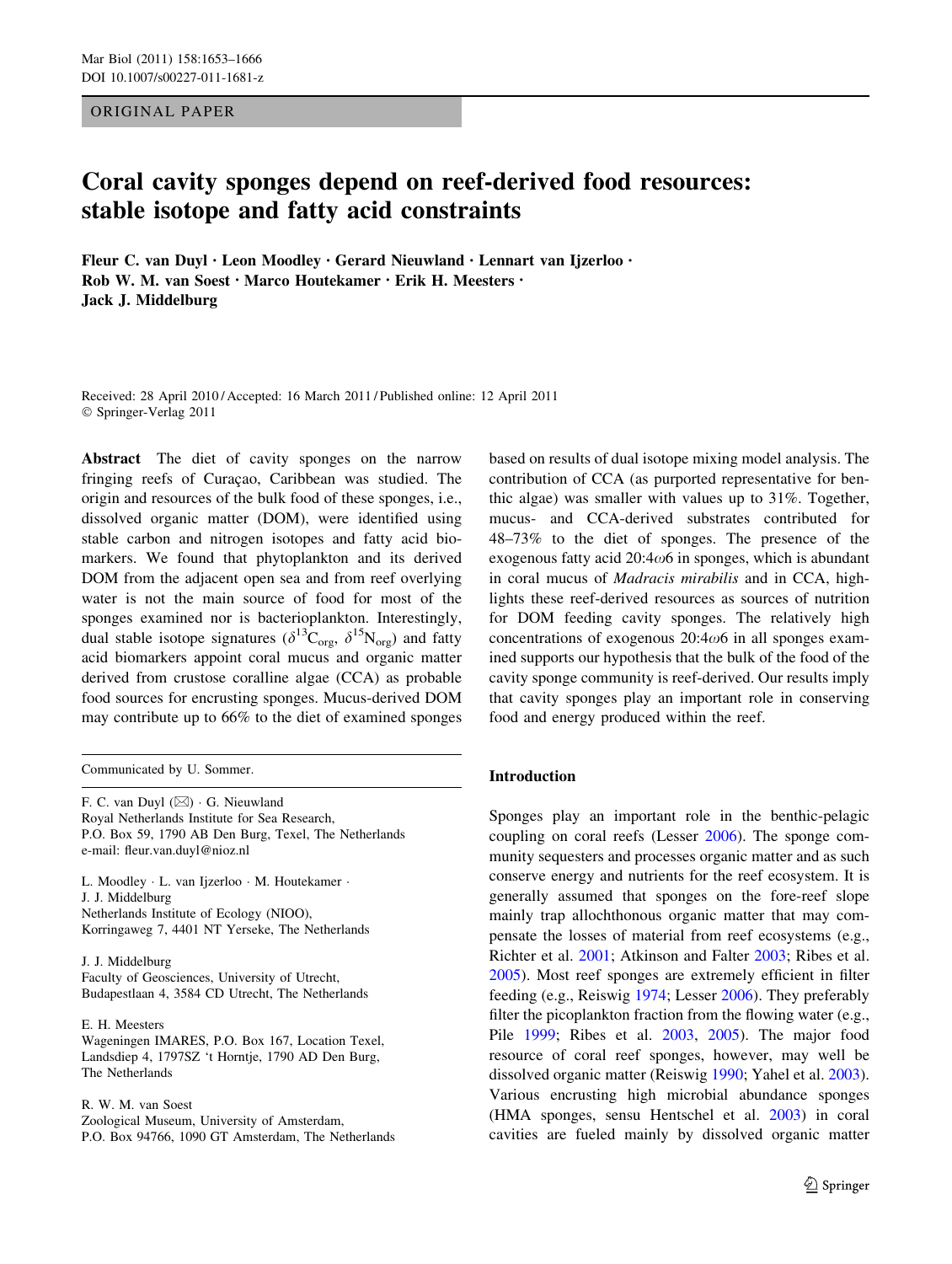(DOM) (De Goeij et al. [2008a\)](#page-11-0). Encrusting sponges cover together with coralline algae  $>50\%$  of the walls in coral cavities, caves, and undersides of corals (Vasseur [1974](#page-12-0); Richter and Wunsch [1999](#page-12-0); Wunsch et al. [2002](#page-13-0); Scheffers et al. [2004\)](#page-12-0). This cryptic surface of 3-dimensionally well-developed reefs may exceed the open reef surface (Ginsburg [1983](#page-11-0); Richter et al. [2001;](#page-12-0) Scheffers et al. [2003](#page-12-0)). The sheer size of this reef habitat already preludes the grand role of its biota in organic matter cycling. DOM removal by the cryptic biota on coral reefs can be huge (up to 500 mmol C m<sup>-2</sup> cryptic surface  $d^{-1}$ ), with cavity sponges accounting for 70% of the consumed DOM in coral reef cavities (De Goeij and Van Duyl [2007](#page-11-0); De Goeij et al. [2008a](#page-11-0)).

These recent findings draw direct attention to the origin and sources of DOM on coral reefs. Phytoplankton (including photoautotrophic bacteria) usually is the main source of reactive DOM in oligotrophic ocean water; it releases DOM as photosynthetic product or through food web processes and lysis (Carlson [2002](#page-11-0)). On coral reefs extra sources of reactive DOM include release of DOM by corals through mucus production (Johannes [1967;](#page-11-0) Richman et al. [1975;](#page-12-0) Crossland et al. [1980](#page-11-0); Naumann et al. [2010\)](#page-12-0) and extracellular release of DOM by benthic algae (e.g., Wada et al. [2007;](#page-12-0) Haas et al. [2010\)](#page-11-0). The main consumers of reactive DOM are usually heterotrophic bacteria (e.g., Harvey et al. [2006](#page-11-0) and references therein) that may compete with sponges for DOM. The fate of mucus and dissolved organic matter in reef overlying waters has been ascribed to consumption and mineralization by bacteria in the reef ambient water and in sediments (e.g., Gast et al. [1999;](#page-11-0) Ferrier-Pagès et al. [2000;](#page-11-0) Van Duyl and Gast [2001](#page-12-0); Wild et al. [2004](#page-12-0)). The first indication that reef-derived DOM may also be assimilated by higher trophic levels came from the abundance of the dietary fatty acid biomarker  $20:4\omega$ 6 in the encrusting DOM feeding cavity sponge Halisarca caerulea (De Goeij et al. [2008b\)](#page-11-0). This fatty acid is especially abundant in corals (Latyshev et al. [1991\)](#page-12-0) and in coralline algae, Rhodophyta (Viso and Marty [1993\)](#page-12-0) and its presence in sponges suggests that reefderived organic matter may be an important food source for coral reef sponges.

This study aims (1) to determine whether cavity sponges mainly rely on reef-produced or open water-derived dissolved organic matter and (2) to identify key sources of DOM for cavity sponges. As putative food compounds different fractions of suspended matter, bacterioplankton, coral mucus, and coralline algae as proxies for DOM were analyzed. Through stable isotopes and fatty acid biomarkers, we characterized energy sources of cavity sponges collected from coral reefs and open water on the southwest coast of Curaçao, Caribbean  $(12^{\circ}12^{\prime}N,$ 68°56'W). Stable isotopes are a classical way to trace food

sources of aquatic animals (Peterson and Fry [1987\)](#page-12-0). The carbon and nitrogen stable isotope signatures of 12 sponge species were compared with those of putative food compounds. Fatty acid biomarkers have been repeatedly used as source-specific indicators of dissolved and particulate organic matter both in environmental and in food web studies (e.g. Hall et al. [2006;](#page-11-0) Thurber [2007](#page-12-0)). The FA pattern of six sponge species and three types of reef food resources were analyzed, and the relative input of different sources to the diet of the sponges was determined.

# Materials and methods

Sampling sites and sample collection

Samples were collected from March 14 to 22, 2006, along four transects perpendicular to the SW coast of Curação (Fig. 1). Transects were placed 3–7 km apart from SE to NW along the coast at Lagun Jan Thiel (LJT), at the ocean Cruise Terminal in Otrabanda (CT), at Buoy 1 (B1) of the Carmabi reef close to Piscaderabaai, and at Slangenbaai (SB). Transects from the shore to open water cross the narrow fringing reefs and water masses representative for the variation in coral community composition and water quality along the SW coast of Curação (Van Duyl [1985](#page-12-0); Gast et al. [1999;](#page-11-0) Van Duyl and Gast [2001\)](#page-12-0). Along each transect (LJT, CT, B1, and SB), we sampled 2 stations:

- 1. an off-shore open water station about 1–2 km distance from the reef where water was collected at 15–17 m depth in the blue water and
- 2. a coral reef station where we collected bottom water at 15–17 m depth on the fore-reef slope, approximately 0.5 m above the coral bottom.

Water samples were taken with a 6 L Niskin bottle operated by a SCUBA diver. The Niskin bottle was



Fig. 1 Position of sampling transects (LJT, CT, B1, and SB) along the southwest coast of Curaçao, with an *inset* of the geographic position of the island in the Caribbean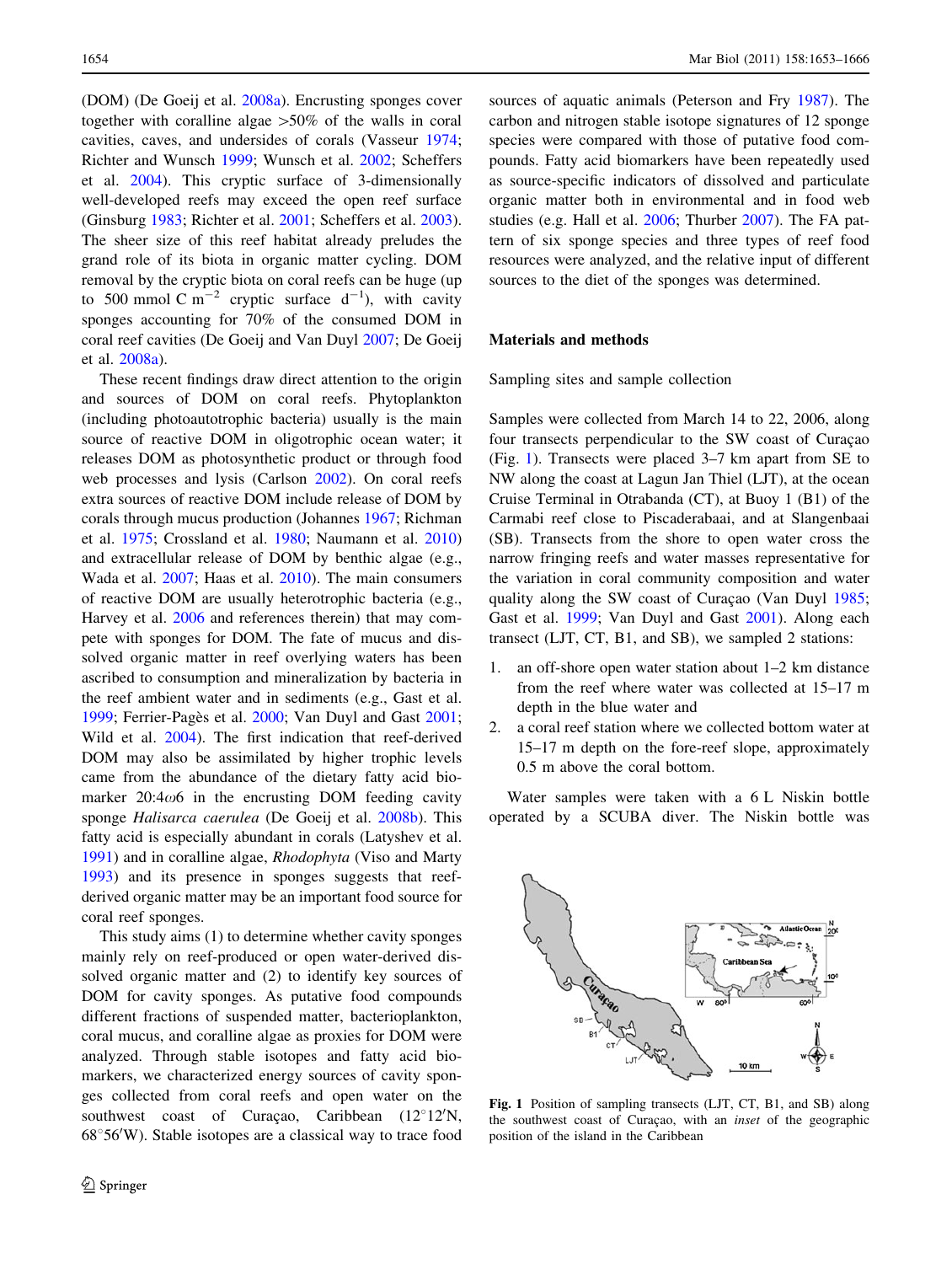repeatedly filled and hauled on board a small open boat and emptied in a clean and sample washed 20 L container. At each station ( $n = 8$ ), we collected 20 L. On the fore-reef slope stations  $(n = 4)$ , we collected a few small pieces of the stony corals Montastraea annularis and Madracis mirabilis (also Siderastrea siderea and Porites astreoides but only at B1) between 15 and 17 m depth, which were kept in seawater under natural light conditions until mucus collection on the next day. From the entrance of coral cavities at 15–17 m depth on the fore-reef slope, we chiseled crusts of calcareous algae. From the same cavities, various species of encrusting sponges were collected, up to eight different species per station. Specimens were chiseled from the walls and collected in plastic bags while SCUBA diving.

#### Sample treatment

The 20-L water samples were filtered over 47-mm-diameter combusted glass microfiber filters (Whatman), first over a GFC filter (nominal pore size  $1.2 \mu m$ ) and then over a GFF filter (nominal pore size  $0.7 \mu m$ ). After sea water filtration, filters were shortly washed with Milli-Q water (MQ) to remove salt and were dried at  $50^{\circ}$ C in a stove and stored in aluminum foil in the freezer until processing. The remaining bacterioplankton in the GFF filtrate was concentrated with a Vivaspin filter cartridge driven by a Master Volt tube pump. The concentrate was subsequently filtered over a  $0.2 \mu m$  pore size 25-mm-diameter Anopore disc (aluminum oxide membrane filter, Whatman). The discs were briefly washed with MQ after seawater filtration and dried at  $50^{\circ}$ C in a stove (12 h). After drying, the filter was crumbled in a clean acid-washed glass funnel, the integrated polypropylene support ring of the filter was removed and the filter fragments were transferred to combusted silver capsules, which were closed with tweezers. Subsequently, the folded capsules were placed in coded trays and stored in the freezer until processing.

Live corals were air-exposed during mucus collection and positioned upside down connected to a stand. After shortly spraying the live coral tissue with MQ, the mucus produced by the coral was collected via an acid-washed glass funnel in combusted glass vials. After collection of approximately 2 mL mucus per coral, mucus samples were dried in a stove at  $50^{\circ}$ C before being stored dry in the freezer. Mucus samples were prepared in duplicate.

The cavity sponges and coralline algae were quickly washed with MQ to remove salt and the tissue was subsequently removed from the underlying substratum by knife and scalpel. Small pieces were fixed in ethanol (80%) for taxonomical identification of the different sponge species. The rest of the pieces were collected in combusted glass vials dried at  $50^{\circ}$ C and stored dry in the freezer.

Sponges and putative food sources were subject to stable isotope analysis. Both carbon and nitrogen (except for bacteria for which only  $\delta^{13}C_{org}$  was measured) isotopic composition of the samples were determined using a Fisons CN analyser coupled on line via a Finnigan conflo 2 interface, to a Finnigan Delta S mass spectrometer. The carbon and nitrogen isotope ratios are expressed as  $\delta^{13}C_{\text{org}}$ and  $\delta^{15}N$  relative to the Vienna Pee Dee Belemnite standard and air, respectively, and the standard error of the measurements is  $\sim 0.15\%$ . All carbon isotope samples (except bacteria that were caught on aluminum filters) were acidified (tissue directly with acid and glass filters in acid vapor) prior to measurements and corrected for individual sets of blanks (isotope mass balance corrections). Seawater as source of carbonates leading to possible enrichment of  $\delta^{13}$ C<sub>org</sub> in case of un-acidified aluminum bacteria filters was eliminated by the rinse with MQ water at the end of filtration.  $\delta^{15}N$  values represent total nitrogen.

The dried sponge, coralline algae, and mucus material were first homogenized in a mortar. For isotope measurements, adequate amount of material was transferred to pre-combusted silver boats for acidification within cups, followed by oven drying to remove excess acid. From the remaining grounded material, samples from the B1 reef station were also analyzed for their total fatty acid composition using a method of one-step procedure of fatty acid extraction and methylation (Masood et al. [2005](#page-12-0)). We extracted three times 10 mg dry material of each individual sample. Fatty acid extraction and preparation of methyl esters (FAME) were carried out according to Masood et al. [\(2005](#page-12-0)) with reagent volumes adapted for use in 2.5-mL GC-vials using FAME C19:0 as internal standard to calculate concentration of FAs (Van Gaever et al. [2009](#page-12-0)). These individual samples were analyzed separately for their FA compositions employing a Large Volume Splitless injection method on a Thermo Finnigan Trace Ultra GC. Main items of this method are the large volume liner with glass wool, pre-column deactivated silica 5 m  $\times$  0.53 µm, and analytical column SGE BPX-70 50 m  $\times$  0.32 mm  $\times$  0.25 µm. The identification of FAMES was based on the comparison of retention times with authentic commercially available reference material and standards. Fatty acid source designation was achieved using data on distinctive FA for bacteria, algal carbon, and higher organisms (e.g., Parrish et al. [2000](#page-12-0); Boschker and Middelburg [2002](#page-11-0); Volkman [2006](#page-12-0)).

#### Statistical analyses

We ran one- and two-way ANOVAs with non-transformed stable isotope data to determine whether variations in stable isotopes of sponges were due to sponge species and/or sponge location assuming no interaction effects (not enough replication for testing interaction). The Tukey's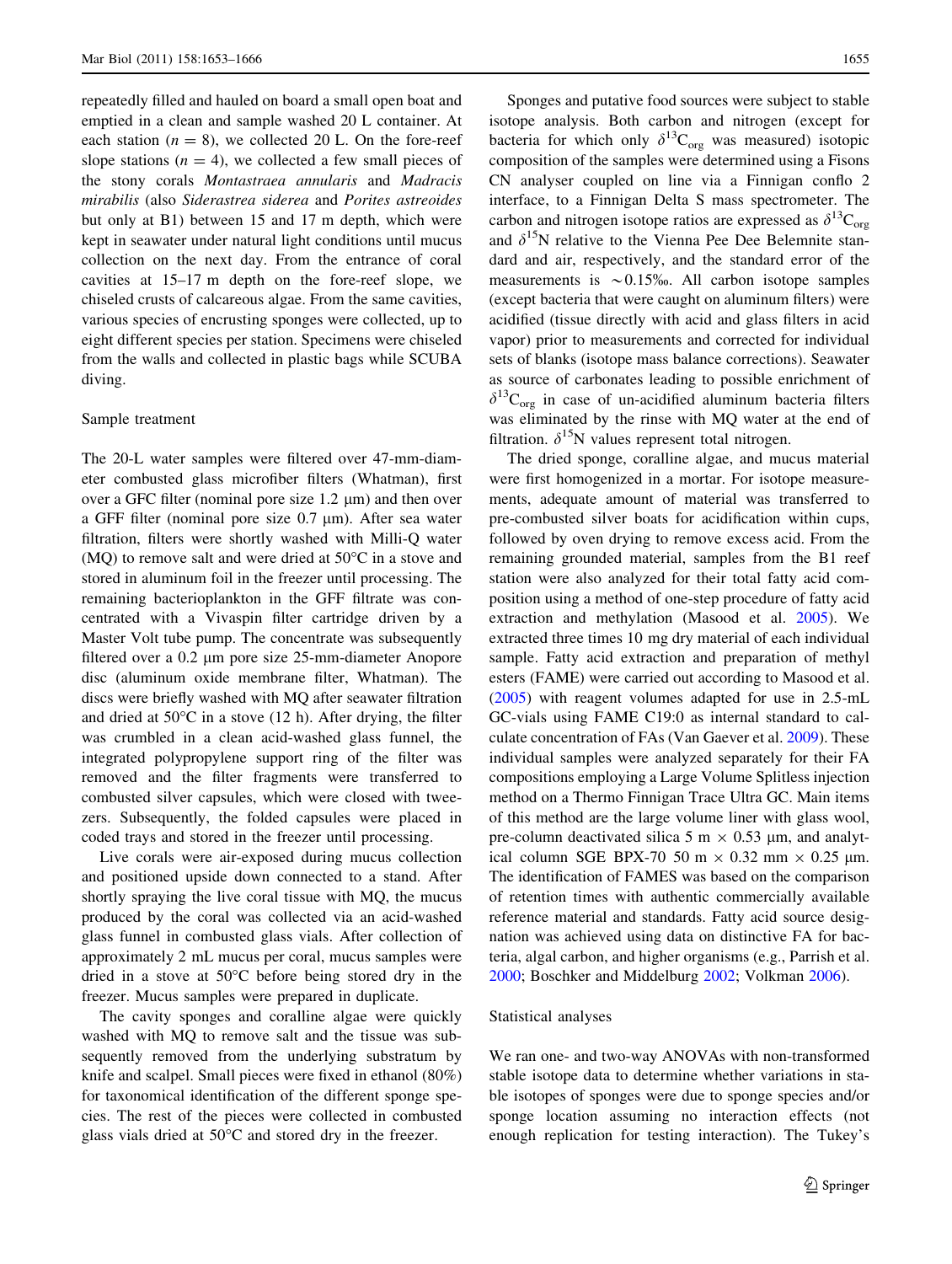HSD method was used for pair wise comparisons of different sponge species (multiple comparisons of means). ANOVA's were also run for isotope signals of reef and open water-derived suspended matter.

The SIAR stable isotope mixing model analysis (Parnell et al. [2010\)](#page-12-0) was applied to investigate probable solutions for the diet of sponges based on dual stable isotope data of four sources (GFC and GFF fractions of suspended matter, crustose coralline algae, and coral mucus). We used the following trophic enrichment factors with standard deviations for the sponges: 3.5  $\pm$  0.5 for  $\delta^{15}N$  and 1  $\pm$  1 for  $\delta$  $13<sup>C</sup>$  (Vander Zanden and Rasmussen [2001;](#page-12-0) Behringer and Butler IV [2006\)](#page-11-0). The SIAR model takes data on organism isotopes and fits a Bayesian model to their dietary habits based upon a Gaussian likelihood with a mixture dirichletdistributed prior on the mean. Model fitting is via Markov Chain Monte Carlo (MCMC) which produces simulations of plausible values for each dietary source consistent with the data. The software package SIAR (Stable Isotope Analysis in R) is freely available from the package section of the Comprehensive R Archive Network website <http://cran.r-project.org/> (Parnell and Jackson [2010\)](#page-12-0).

Fatty acid composition patterns were explored with multivariate analyses of FAs composition profiles (nontransformed percentage abundance) using the program PRIMER Version 5 (Clarke and Gorley [2006\)](#page-11-0). Multidimensional scaling (MDS plots) of FA composition and dual isotope label patterns were compared for six sponge species and the three different reef-derived resources (CCA, mucus of M. annularis, and mucus of M. mirabilis). Similarities between FA profiles were investigated using the SIMPER (Similarity of Percentages) function, and statistical differences were determined using the ANOSIM (Analysis of Similarities) function.

# **Results**

The sponge species collected on the reef stations were identified on basis of their tissue and skeletal characteristics. Twelve different sponge species were recorded. Sponges had  $\delta^{13}C_{org}$  values ranging from -17.2% (Chondrilla caribensis, Ruetzler et al.  $2007$ ) to  $-20.7\%$ (Scopalina ruetzleri) and  $\delta^{15}N$  values ranging from 2.9% (Monanchora arbuscula) to 7.1% (Scopalina ruetzleri) (Table [1](#page-4-0)). Variations in  $\delta^{13}C_{\text{org}}$  and  $\delta^{15}N$  data were significantly related to sponge species (ANOVA,  $F_{(5,17)} =$ 30.3 and  $F_{(5,17)} = 15.8, P < 0.01$  for both) and not to reef station  $(F_{(3,17)} = 1.16$  and  $F_{(3,17)} = 0.83$ ,  $P > 0.35$  for both). Significant differences in  $\delta^{13}C$  as well as  $\delta^{15}N$  $(P < 0.05)$  were found between *S. ruetzleri* and *H. caeru*lea, S. ruetzleri and Niphates erecta, N. erecta and M. arbuscula, which were sampled at three to four reef sites (Table [1\)](#page-4-0). Differences in dual stable isotope values between sponge species were small when compared to isotope values of sources. Therefore, the sponge data of the different transects were combined in the Fig. [2](#page-5-0)a, b. The stable isotope signals of particulate organic matter size fractions were not significantly different between the open water and reef water (ANOVA,  $P > 0.05$ ), but were kept separate in Fig. [2](#page-5-0)a, b. Figure [2](#page-5-0)a shows that open water and reef water bacteria have on average slightly different  $\delta^{13}C$ signatures. Variations in  $\delta^{13}C_{\text{org}}$  values of bacterioplankton were large between stations (LJT and SB vs. CT and B1, Table [2](#page-6-0)). Only the reef water bacteria of station SB  $(\delta^{13}C)$ :  $-17.9\%$ ) were in trophic reach of sponges ( $\langle 2\%$  difference). The sponge trophic range overlaps with the range of coralline algae (average  $\delta^{13}$ C of  $-16.9 \pm 4.2\%$ ). Variations in isotope signals were also large between algal samples from different stations. Coral mucus of Montastraea annularis and Madracis mirabilis was on average heavier in  ${}^{13}C_{\text{ore}}$  content than the sponges (Table [2](#page-6-0)). Coral mucus and coralline algae are potential sponge food because of a trophic level  $\delta^{15}$ N increase of 3–4% (Fig. [2](#page-5-0)b).

Pooled analysis with the mixing model (no distinction between sites or sponge species) show that mucus (MU1 and MU2 combined) contributed to the average cavity sponge diet between 44 and 57% (=95% low and high confidence limits, mode 50%), CCA between 0 and 10% (mode 2%), and the different SPM fractions between 0 and 33% (mode 7%) for GFC and 14 and 47% (mode 37%) for GFF (Table [3a](#page-7-0)). Of the overall diet 51% (mode) was reefderived. Variation in the  $\delta^{13}$ C and  $\delta^{15}$ N of CCA between stations was large. Therefore, we ran the SIAR mixing model also separate for the stations for which CCA data were available, CT and B1 (Tables [2,](#page-6-0) [3](#page-7-0)b, c). Pooled analysis of sponges at CT (no distinction between sponge species) reflected a higher CCA contribution (between 6 and 43%, mode 31%) than mucus (0–46%, mode 17%). Together CCA and mucus contributed 48% (mode) to the diet of sponges. Suspended matter supplemented the diet between 0 and 40% for the GFC fraction (mode 17%) and 11–55% for the GFF fraction (mode of GFC and GFF fractions together 51%, Table [3b](#page-7-0)). At B1, where coral cover is higher than at CT (Van Duyl [1985;](#page-12-0) pers comm), the diet of an average cavity sponge (no distinction between sponge species) was dominated by reef-derived sources (73%) with coral mucus and CCA contributing for 60 and 13% (mode) and with 95% confidence between 50–68% and 0–30%, respectively (Table [3c](#page-7-0)). The contribution of suspended matter fractions GFC and GFF was within the  $0-28/0-30\%$  range (modes 11 and 5%), respectively.

For six sponge species, CCA and mucus of two coral species at B1 dual isotopes as well as fatty acid patterns were measured (Fig. [3;](#page-7-0) Table [4\)](#page-8-0). A total of 43 FAs were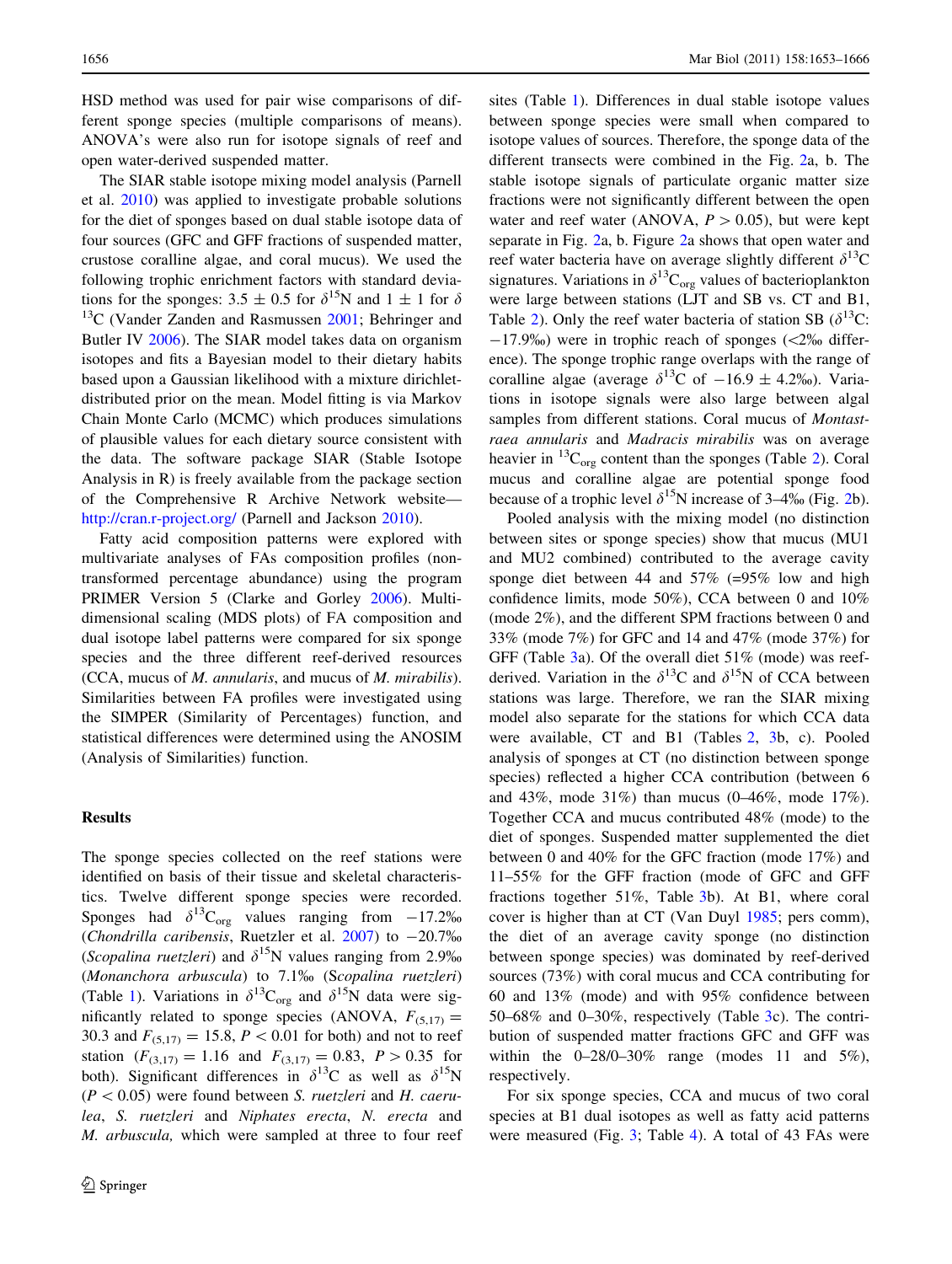2 Springer

<span id="page-4-0"></span>Table 1 Sponge species collected at four reef stations with their respective average isotope signatures

| Cryptic biota                   | Station<br>Code | LJT<br>Lagun Jan Thiel |                | <b>CT</b><br>Cruise terminal |                | B1<br>Carmabi reef |                | SB<br>Slangenbaai |                |
|---------------------------------|-----------------|------------------------|----------------|------------------------------|----------------|--------------------|----------------|-------------------|----------------|
|                                 |                 | $\delta^{13}C$         | $\delta^{15}N$ | $\delta^{13}C$               | $\delta^{15}N$ | $\delta^{13}C$     | $\delta^{15}N$ | $\delta^{13}C$    | $\delta^{15}N$ |
| Halisarca caerulea              | SP <sub>1</sub> | $-18.79$               | 3.69           |                              |                | $-18.45$           | 4.12           | $-18.33$          | 3.16           |
| $n=7$                           |                 | $-18.48$               | 4.02           |                              |                | $-18.20$           | 4.09           |                   |                |
|                                 |                 | $-17.87$               | 4.07           |                              |                | $-18.73$           | 4.63           |                   |                |
| Clathria (Thalysis) raraechelae | SP <sub>2</sub> |                        |                |                              |                | $-18.91$           | 4.03           |                   |                |
| $n=1$                           |                 |                        |                |                              |                |                    |                |                   |                |
| Chondrilla caribensis           | SP <sub>3</sub> |                        |                |                              |                | $-17.16$           | 3.83           |                   |                |
| $n=1$                           |                 |                        |                |                              |                |                    |                |                   |                |
| Chelonaplysilla erecta          | SP <sub>4</sub> |                        |                |                              |                | $-19.94$           | 4.68           |                   |                |
| $n=1$                           |                 |                        |                |                              |                |                    |                |                   |                |
| Desmapsamma anchorata           | SP <sub>5</sub> |                        |                |                              |                | $-18.81$           | 5.61           |                   |                |
| $n=1$                           |                 |                        |                |                              |                |                    |                |                   |                |
| Scopalina ruetzleri             | SP <sub>6</sub> | $-19.76$               | 5.90           | $-20.26$                     | 4.85           | $-20.79$           | 5.48           | $-20.02$          | 6.13           |
| $n = 6$                         |                 |                        |                |                              |                | $-19.41$           | 7.07           | $-20.06$          | 5.86           |
| Eurypon laughlini               |                 |                        |                | $-18.95$                     | 5.67           |                    |                | $-18.51$          | 5.78           |
| $n = 2$                         |                 |                        |                |                              |                |                    |                |                   |                |
| Topsentia ophirhaphidites       |                 |                        |                | $-19.63$                     | 5.37           |                    |                |                   |                |
| $n = 2$                         |                 |                        |                | $-19.27$                     | 5.82           |                    |                |                   |                |
| Niphates erecta                 |                 | $-17.70$               | 4.01           | $-17.65$                     | 4.79           | $-17.93$           | 4.47           | $-17.99$          | 4.21           |
| $n = 6$                         |                 |                        |                | $-17.97$                     | 4.71           |                    |                |                   |                |
|                                 |                 |                        |                | $-18.00$                     | 4.71           |                    |                |                   |                |
| Callyspongia vaginalis          |                 | $-17.72$               | 3.79           | $-17.47$                     | 4.37           |                    |                |                   |                |
| $n=2$                           |                 |                        |                |                              |                |                    |                |                   |                |
| Monanchora arbuscula            |                 | $-20.38$               | 3.83           |                              |                | $-20.40$           | 3.42           | $-19.82$          | 3.28           |
| $n=5$                           |                 | $-19.95$               | 2.84           |                              |                |                    |                | $-19.47$          | 3.63           |
| Phorbas amaranthus              |                 |                        |                |                              |                | $-18.86$           | 4.40           |                   |                |
| $n=1$                           |                 |                        |                |                              |                |                    |                |                   |                |

Codes SP1–SP6 refer to sponges collected at B1 and correspond to sponge data presented in Fig. [3](#page-7-0)

identified. FAs in sources were also present in most sponges, but the diversity in FAs was higher in sponges. Differences between sources (CCA and mucus) and sponges in the fatty acid compositions are illustrated in Fig. [4.](#page-9-0) The Euclidean distances show that the FAs of sponges cluster together and are distinct from the sources. Main FAs of the sponge cluster included, in order of importance 16:0, 20:4 $\omega$ 6, 18:0, 20:5 $\omega$ 3, 18:1 $\omega$ 7c, and branched 20:0 (phytanic acid) whereas in the case of the potential energy sources this included 16:0, 18:0, 18:1 $\omega$ 9c, and 20:4 $\omega$ 6 (Table [4](#page-8-0)). The source groups were significantly different (ANOSIM, Global  $R = 0.8$ ,  $P < 0.05$ ) from the sponge group and SIMPER analysis revealed that the differences are the relatively higher percentage abundance of 16:0, 20:4 $\omega$ 6, 18:0, and 18:1 $\omega$ 9c in coral mucus and coralline algae but higher percentage abundance of phytanic acid, 24:0 and  $20:5\omega3$  in the sponges. These 7 FAs together accounted for  $\sim 60\%$  of the FA dissimilarity (Table [4](#page-8-0); Fig. [4](#page-9-0)). Among the three different sources, coralline algae,

mucus of Montastraea annularis, and Madracis mirabilis, composition patterns were also significantly different (ANOSIM, Global  $R = 1$ ,  $P < 0.05$ ). SIMPER analysis revealed two very dominant fatty acids in the coralline algae (16:0 and 20:4 $\omega$ 6) that together accounted for  $\sim$ 73% of the FA; in mucus from M. annularis (MU1), four abundant FAs made up  $\sim 70\%$  (16:0, 18:0, 20:5 $\omega$ 3, and 18:1 $\omega$ 9c); in mucus from *M. mirabilis* (MU2), three abundant FAs made up  $\sim 70\%$  (16:0, 18:0, and 20:4 $\omega$ 6, Table [2](#page-6-0)). The major FAs accounting for the dissimilarity between mucus from the two different coral species is the relatively higher percentage abundance of  $20:4\omega$ 6 and 18:0 in M. mirabilis (MU2) but a relatively higher percentage abundance of  $18:1\omega$ 7c and  $20:5\omega$ 3 in *M. annularis* (MU1) with these 4 FAs accounting for  $\sim 60\%$  of the dissimilarity between the coral species (Table [4\)](#page-8-0). There was low similarity in FA patterns between most of the sponges. Three groups of sponges were distinguished among the 6 sponge species (Fig. [4](#page-9-0): *H. caerulea* (SP1), *C. caribensis* (SP3) and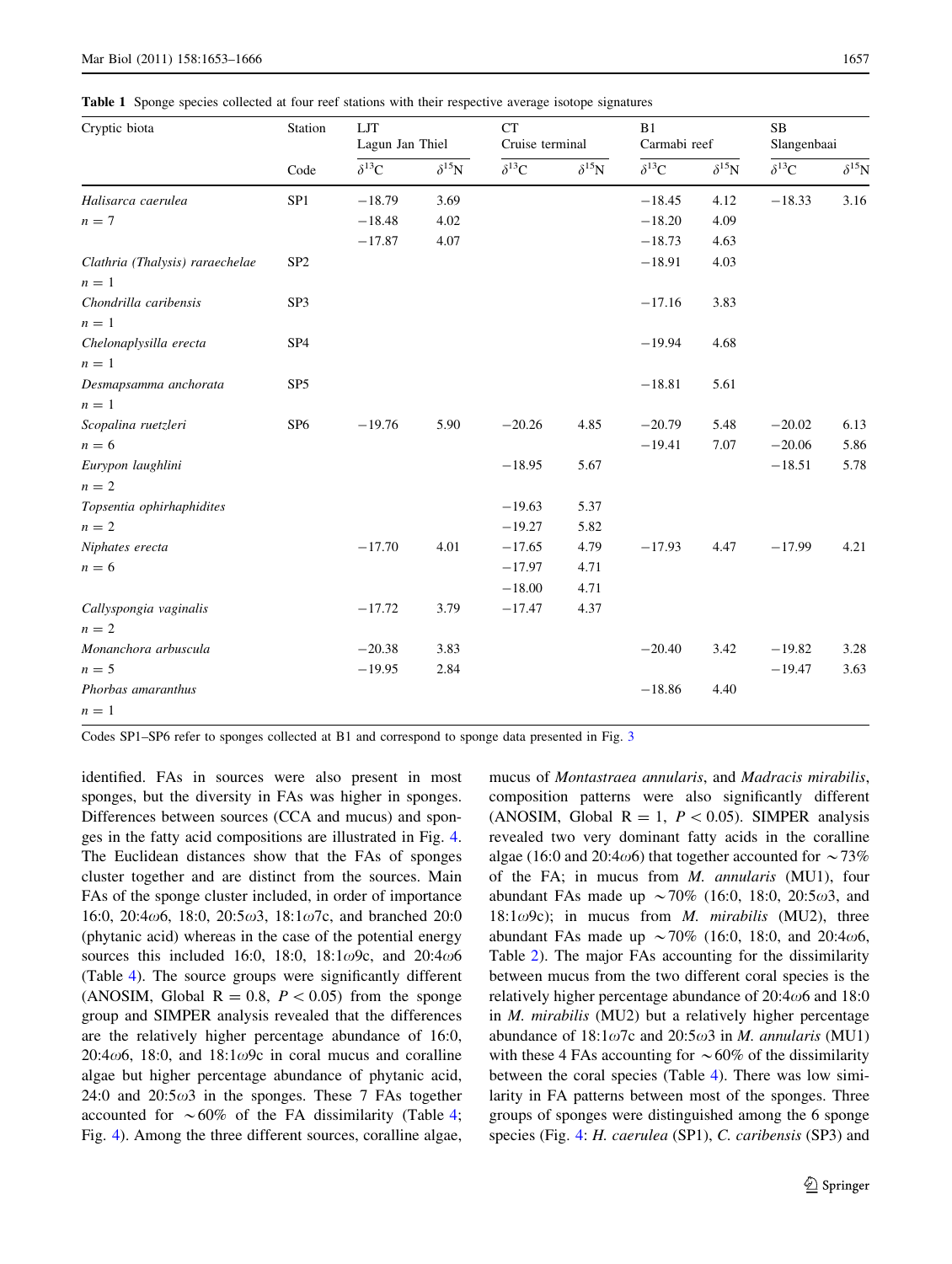<span id="page-5-0"></span>

Fig. 2 Plots of carbon (a) and nitrogen (b) stable isotope signatures of material collected from the four reef and four open water stations (average and standard error). Sponges  $(n = 35)$ , Bacteria (Bact  $n = 8$ ), Coral mucus ( $n = 9$ ), Glass microfiber filters coarse (GFC) and fine (GFF) represent values of suspended matter (SPM) collected either from reef water or from open water offshore  $(n = 4 \text{ or } 5)$ . Crustose coralline algae from two reef stations  $(n = 3)$ 

C. erecta (SP4) make up the first group; C. raraechelae (SP2) and D. anchorata (SP5) the second and S. ruetzleri (SP6) the third group). SIMPER analysis revealed different combinations of FAs, in order of dominance, accounting for  $\sim$  70% of sponge group similarity: for the first group (SP1, SP3, and SP4) FAs 16:0, br 20:0 (phytanic acid), 18:0, 20:4 $\omega$ 6, i15:0, and 16:1 $\omega$ 7c are the main FAs. In the second group (SP2 and SP5) FAs  $16:0$ ,  $20:4\omega$ 6, 24:0,  $18:1\omega$ 7c, 22:0, 20:5 $\omega$ 3, and 20:6 $\omega$ 3 determined primarily the composition pattern. In the third group (SP6), these were the five FAs: 16:0, 20:4 $\omega$ 6, 18:0, 20:5 $\omega$ 3, and 14:0 (Table [4](#page-8-0)).

For these three distinguished sponge groups at B1, we also ran the isotope mixing model (Table [5\)](#page-9-0). Results show that the three groups make proportionally different use of the sources. The first group appears to rely mainly on reefderived sources (mucus and CCA, mode and mean both  $>75\%$ ). The second group probably relied less on mucus and more on CCA and used more plankton-derived food compared with group 1. The diet of group 3 (=S. ruetzleri only) consists for about 51% (mean) of reef-derived and

49% (mean) of suspended matter (plankton) derived food. Group 1 has a smaller centroid Euclidean distance (23.64) to the average mucus mixture than groups 2 and 3 (32.43 and 24.55) in Fig. [4](#page-9-0). This concurs with a larger contribution of mucus (66%) to the diet of group 1 than that of the other two groups (36 and 33%) (Fig. [4](#page-9-0); Table [5](#page-9-0)). The lower contribution of CCA in the diet of group 1 (10% mode) compared to group 3 (19% mode) was also reflected in Fig. [4](#page-9-0). We did not find this for group 2, which had the longest Euclidean distance to CCA (41.81 vs. 33.78 of group 3 and 37.37 of group 1), while CCA-derived food comprised 22% in the diet of this group. To further explore the relation between the stable isotope and FA data sets, we compared the matrices of FAs and dual isotope signatures of sponges and reef resources (Figs. [3,](#page-7-0) [4\)](#page-9-0) and found a significant correlation between the two matrices (PRIMER, Rho = 0.625,  $P = \langle 0.01 \rangle$ .

### Discussion

Cryptic encrusting sponges living in coral cavities on the fore-reef slope of fringing reefs sequester most of their organic matter from the passing water. They efficiently filter the pico- and nanoplankton, but dissolved organic matter (DOM) appears to be the major resource of various sponge species living on the open reef and in coral cavities (Yahel et al. [2003](#page-13-0); De Goeij et al. [2008a\)](#page-11-0). The origin and source of this organic matter is unknown. It may be DOM released from phytoplankton, DOM supplied to the reef from outside or DOM released from the reef benthos. Gradients in DOM concentrations over the reef suggest that there is a net release of DOM from coral reef waters to adjacent open waters (Van Duyl and Gast [2001](#page-12-0)). Only 10–20% of the DOM in reef water appears to be available for sponges (De Goeij et al. [2008a\)](#page-11-0). By analyses of dual stable isotope signatures ( $\delta^{13}C_{org}$  and  $\delta^{15}N$ ) and FA patterns of sponges and their potential food sources, we obtained circumstantial evidence that the reef itself mainly feeds her cavity sponges. This remarkable finding implies that cryptic sponges support reef internal nutrient recycling and conservation of reef organic matter.

It was surprising that none of the 12 sponge species examined appeared to live mainly on suspended particulate organic matter or DOM derived from this source. The  $\delta^{13}C_{\text{org}}$  values of the SPM fractions were in the range reported for marine suspended matter (Peterson and Fry [1987](#page-12-0)). Bacterioplankton values were within 2‰ of SPM in open water, which indicates that bacteria were the primary consumers of SPM. This makes it highly likely that SPM represents predominantly phytoplankton and that the bacterioplankton reflects the  $\delta^{13}$ C isotope ratio of reactive DOM released by phytoplankton (e.g., Harvey et al. [2006](#page-11-0);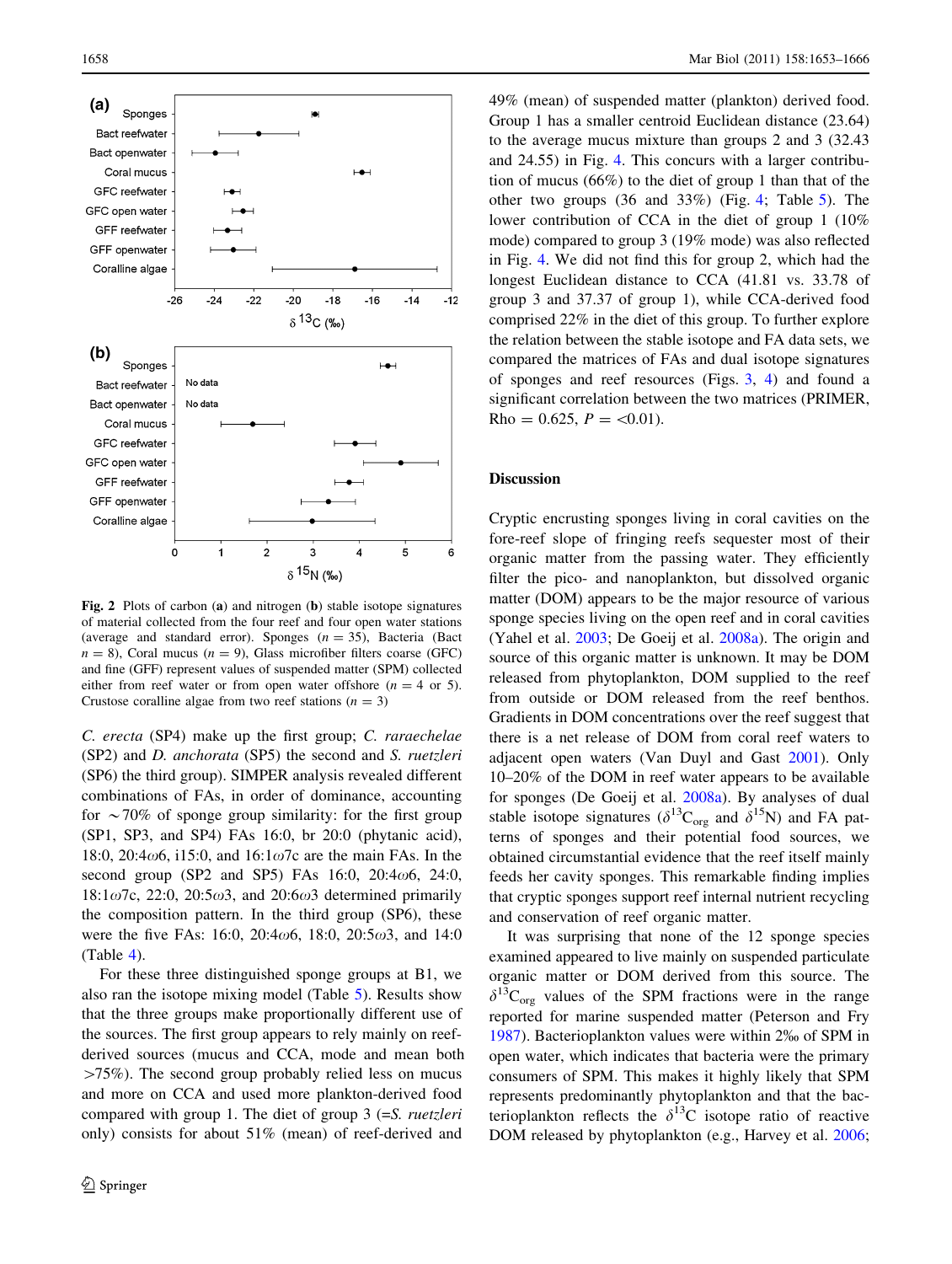<span id="page-6-0"></span>**Table 2** Average isotope signatures of putative food sources for sponges collected from reef stations LJT, CT, B1, and SB (replicates,  $n = 2-3$ , standard errors range from 0 to 0.4, not shown)

| Substrate sources | <b>Station</b> | <b>LJT</b><br>Lagun Jan Thiel |                | <b>CT</b><br>Cruise terminal |                | B1<br>Carmabi reef |                | <b>SB</b><br>Slangenbaai |                |
|-------------------|----------------|-------------------------------|----------------|------------------------------|----------------|--------------------|----------------|--------------------------|----------------|
|                   | Code           | $\delta^{13}C$                | $\delta^{15}N$ | $\delta^{13}C$               | $\delta^{15}N$ | $\delta^{13}C$     | $\delta^{15}N$ | $\delta^{13}C$           | $\delta^{15}N$ |
| SPM-GFC           |                |                               |                |                              |                |                    |                |                          |                |
| Open water        |                | $-21.77$                      | 5.27           | $-23.87$                     | 3.37           | $-22.96$           | 7.00           | $-21.61$                 | 3.94           |
| Reef water        |                | $-23.72$                      | 4.51           | $-23.38$                     | 5.17           | $-23.83$           | 3.67           | $-22.53$                 | 2.66           |
| Crevice water     |                |                               |                |                              |                | $-21.40$           | 2.96           |                          |                |
| SPM-GFF           |                |                               |                |                              |                |                    |                |                          |                |
| Open water        |                | $-20.86$                      | 3.81           | $-23.92$                     | 1.97           | $-25.87$           | 2.84           | $-21.52$                 | 4.69           |
| Reef water        |                | $-21.19$                      | 4.53           | $-24.86$                     | 3.00           | $-24.36$           | 4.40           | $-22.09$                 | 3.80           |
| Crevice water     |                |                               |                |                              |                | $-24.08$           | 3.20           |                          |                |
| Bacteria          |                |                               |                |                              |                |                    |                |                          |                |
| Open water        |                | $-21.93$                      | nd             | $-26.02$                     | nd             | $-27.31$           | nd             | $-19.42$                 | nd             |
| Reef water        |                | $-15.36$                      | nd             | $-26.40$                     | nd             | $-27.41$           | nd             | $-17.85$                 | nd             |
| Macroalgae        |                |                               |                |                              |                |                    |                |                          |                |
| Coralline algae   | <b>CCA</b>     |                               |                | $-13.37$                     | 3.60           | $-25.20$           | 1.30           |                          |                |
|                   |                |                               |                | $-12.12$                     | $-4.05$        |                    |                |                          |                |
| Coral mucus       |                |                               |                |                              |                |                    |                |                          |                |
| M. annularis      | MU1            | $-15.46$                      | 0.54           | $-15.78$                     | 4.12           | $-16.46$           | $-2.35$        | $-14.24$                 | 3.21           |
| M. mirabilis      | MU2            | $-17.95$                      | 2.12           | $-16.53$                     | 4.24           | $-17.64$           | 1.71           |                          |                |
| S. siderea        |                |                               |                |                              |                | $-17.80$           | 0.55           |                          |                |
| P. astreoides     |                |                               |                |                              |                | $-16.87$           | 1.11           |                          |                |

Suspended particulate matter (SPM) fractions collected on coarse (GFC) and fine (GFF) glass fiber filters. Bacterioplankton (Bacteria) was collected on aluminum oxide (anopore) membrane filters. Codes CCA and MU1, MU2 refer to data collected at B1 and correspond to data presented in Fig. [3](#page-7-0)

nd not done

Van den Meersche et al. [2009\)](#page-12-0). The  $\delta^{13}$ C of SPM did not change during passage over the reef, for instance by obtaining a typical  $\delta^{13}$ C SPM reef signal (-17 to -20‰: Land et al. [1975](#page-12-0); Fry et al. [1982](#page-11-0); Yamamuro et al. [1995](#page-13-0)). The  $\delta^{15}N$  of SPM did not change either and remained  $\sim$  4\%. Moreover, at two of the four stations (CT and B1) comparable  $\delta^{13}C_{org}$  values of predominantly heterotrophic bacterioplankton  $(-26, -27\%)$ , Table 2) between open water and reef bottom water suggest that this bacterioplankton remained dependent on phytoplankton DOC. Such low  $\delta^{13}$ C values have been reported, for e.g., Synechococcus ( $\delta^{13}$ C -33 to -25‰, Brutemark et al. [2009\)](#page-11-0) and Prochlorococcus, both abundant in reef and open water along Curação (Van Duyl et al. [2002](#page-12-0)). Residence time of the SPM and bacterioplankton in reef overlying waters may have been too short for changes in isotopic ratios either due to rapid water exchange with the open water and/or due to SPM removal by benthic suspension feeders. Phytoplankton concentrations in reef surrounding waters in Curaçao are usually low (van Duyl et al. [2002](#page-12-0)), and the organic matter demand of cryptic biota, cryptic sponges in

particular, is high. Cavity biota between 10 and 15 m depth on the fore-reef slope in Curação consume on average 350 mmol C  $m^{-2}$  d<sup>-1</sup> of which cavity sponges consume on average 256 mmol C m<sup>-2</sup> d<sup>-1</sup> (73%) with the DOC fraction comprising  $>90\%$  of the diet (De Goeij et al. [2008a\)](#page-11-0). This organic matter supply is orders of magnitude higher than the supply of pelagic primary production to reefs (Richter et al. [2001;](#page-12-0) Genin et al. [2009](#page-11-0)). It is evident that the supply of open water-derived phytoplankton and its DOM release is insufficient to satisfy the total organic carbon requirements of coral reef cavity sponges. In accordance, the isotope mixing model results confirmed a SPM contribution of less than  $\lt 50\%$  in the diet of most sponges. This implies that the examined sponges with average  $\delta^{13}C_{\text{org}}$  of  $-18.9\%$  and  $\delta^{15}N$  of 4.6% mainly assimilate other sources than pelagic primary production.

Benthic primary production is the most likely other source of DOM for sponges. Presence of distinct reactive DOM in reef bottom water compared to open water was demonstrated by the increased  $\delta^{13}$ C value of bacterioplankton at two of the four stations (LJT and SB).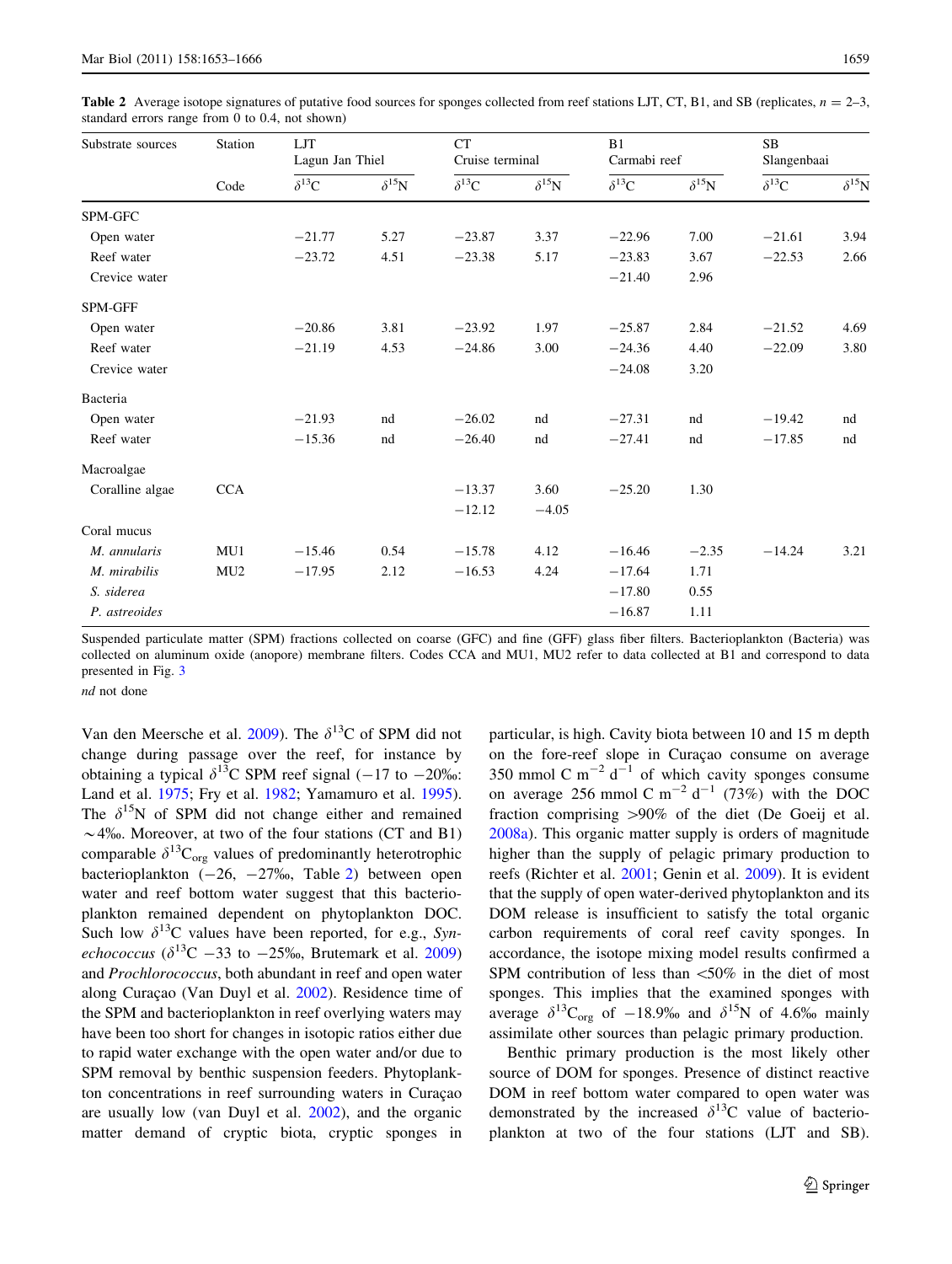<span id="page-7-0"></span>Table 3 Dual isotope mixing model analyses of the diet of sponges Sources Low 95% High 95% Mode Mean Mode% Mean%

| (a) Average diet of sponges (four stations) |          |       |       |              |      |      |
|---------------------------------------------|----------|-------|-------|--------------|------|------|
| GFC ro                                      | 0        | 0.326 | 0.071 | 0.138        |      |      |
| GFF ro                                      | 0.140    | 0.474 | 0.371 | 0.321        | 44.2 | 45.9 |
| CCA                                         | $\Omega$ | 0.095 | 0.015 | 0.039        |      |      |
| MucMix                                      | 0.435    | 0.572 | 0.498 | $0.502$ 51.3 |      | 54.1 |
| (b) Diet of sponges at $CT$                 |          |       |       |              |      |      |
| GFC ro                                      | 0        | 0.402 | 0.170 | 0.194        |      |      |
| GFF ro                                      | 0.112    | 0.552 | 0.335 | 0.333 50.5   |      | 52.7 |
| <b>CCA</b>                                  | 0.063    | 0.428 | 0.308 | 0.254        |      |      |
| <b>MucMix</b>                               | - 0      | 0.455 | 0.172 | 0.218        | -48  | 47.2 |
| (c) Diet of sponges at $BI$                 |          |       |       |              |      |      |
| GFC ro                                      | 0        | 0.275 | 0.106 | 0.122        |      |      |
| GFF ro                                      | $\Omega$ | 0.300 | 0.053 | 0.130        | 15.9 | 25.2 |
| CCA                                         | 0.001    | 0.301 | 0.131 | 0.155        |      |      |
| <b>MucMix</b>                               | 0.502    | 0.682 | 0.596 | 0.593        | 72.7 | 74.8 |

The sources comprise two suspended matter size fractions, GFC ro  $>1.2$  µm and GFF ro $>0.7$  and  $<1.2$  µm from reef overlying and open water (ro), CCA representing crustose coralline algae and MucMix representing coral mucus of two different coral species, M. annularis and M. mirabilis. The 95% credibility intervals are presented of the different sources as well as the mode and the mean. Mode% and mean% show the contribution of plankton-derived (GFC and GFF) and reef-derived organic matter (CCA and MucMix) in the diet as %



Fig. 3 Carbon and nitrogen isotopes of six sponge species (SP1–SP6) and putative organic matter sources for sponges at reef site B1. The average and standard error for SP1 ( $n = 3$ ) and SP6 ( $n = 2$ ), GFC-SPM  $(n = 3)$ , GFF-SPM  $(n = 3)$  is presented. Other data points (SP2, 3, 4, and 5, CCA and mucus from two coral species, Montastraea annularis (MU1) and Madracis mirabilis (MU2) do not have replicates other than repetitive sample analysis of the same specimen). See also Tables [1,](#page-4-0) [2](#page-6-0)

Bacterioplankton apparently assimilated a source of carbon not available in the open water, a source, which may also be available to the DOM feeding cavity sponges. Benthic

primary producers usually have higher  $\delta^{13}C_{org}$  values than pelagic primary producers (France [1995;](#page-11-0) Fry [2006\)](#page-11-0). Thus, assimilation of benthic algae-derived reactive DOC may explain the elevated  $\delta^{13}$ C values in bacterioplankton in reef bottom water at LJT and SB. Bacteria respond quickly when exposed to changing resources in the vicinity of the reef bottom. Enhanced bacterioplankton production in reef bottom waters, cavity waters, and coral mucus point to the reef bottom as the source of inorganic nutrients and reactive DOM (Van Duyl and Gast [2001](#page-12-0); Scheffers et al. [2005](#page-12-0)). Sponges and bacteria may compete for the released DOM. However, the  $\delta^{13}$ C reef signal of bacterioplankton (-17.9) to  $-15.4\%$ ) was higher than that of most examined sponges  $(-20.8 \text{ to } -17.2\%)$  suggesting that sponges and bacterioplankton may not fully depend on the same source of reef-derived DOM. Sponges may exploit a wider size range of the operationally defined DOM fraction than bacterioplankton (De Goeij et al. [2008a\)](#page-11-0).

Benthic primary producers such as corals and benthic macroalgae have been reported to release reactive DOM (e.g., Crossland [1983](#page-11-0), [1987;](#page-11-0) Wild et al. [2004](#page-12-0), [2010](#page-12-0); Haas et al. [2010;](#page-11-0) Naumann et al. [2010](#page-12-0)). The  $\delta^{13}$ C values of the benthic substrates (coral mucus of two dominant coral species and crustose coralline algae) were on average higher in  $\delta^{13}$ C than the SPM and open water bacterioplankton and were more in range of the sponge stable isotope signals. The  $\delta^{15}N$  values of reef-derived substrates with values  $3-4\%$  lower than those of sponges on average suggest a direct trophic link (one trophic level distance). The lower  $\delta^{15}N$  values of reef substrates versus open water substrates may be due to enhanced  $N_2$  fixation by the reef benthos (Davey et al. [2008;](#page-11-0) Lesser et al. [2007\)](#page-12-0) compared with  $N_2$  fixation by microorganisms in open waters. Discharge from land or pollution may counteract this effect by introducing organic and inorganic N enriched in  $^{15}$ N. This may partly explain the variations in  $\delta^{15}N$  in mucus, coralline algae, and sponges between different stations.

The range of  $\delta^{13}C_{\text{org}}$  in crustose coralline algae (CCA) of  $-25.2$  to  $-12.1\%$  was unexpectedly large, possibly due to the unique ontogeny of CCA. Younger portions of the CCA may have lower  $\delta^{13}C_{org}$  values than older portions possibly because rapid photosynthesis in younger parts depends more on respired  $CO<sub>2</sub>$  than photosynthesis in older parts (Lee and Carpenter [2001](#page-12-0)). Anyway, the lower range of  $\delta^{13}C_{org}$  values of CCA was within 2% of our sponges. Moreover, the  $\delta^{15}N$  of CCA (1.3–4.0%) make it a likely food source for the majority of cavity sponges with 3–4% higher  $\delta^{15}N$  values than the CCA. Little is known of exudation of organic matter by CCA apart from the releases of allelochemicals (e.g., Kim et al. [2004](#page-12-0)). Total DOM release by CCA has not been determined as far as we know, but their productivity equals that of fleshy macroalgae and turf algae on reefs (Chrisholm [2003](#page-11-0)). Reported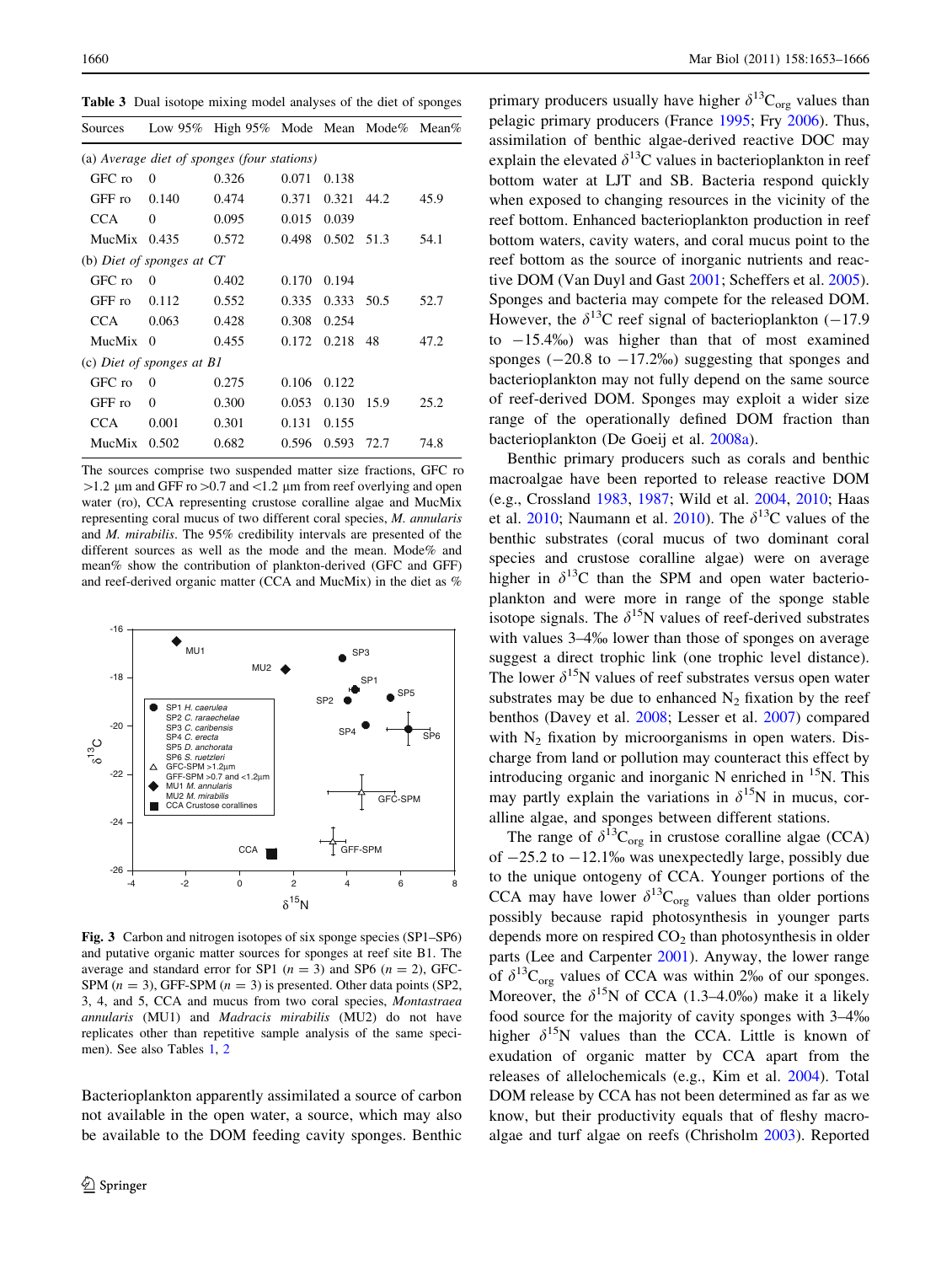<span id="page-8-0"></span>Table 4 Fatty acid composition of six sponge species (SP1–SP6, see Table [1\)](#page-4-0), one crustose coralline alga (CCA) and mucus (MU) from two coral species (see Table [2](#page-6-0)), all collected from reef site B1

|                              | SP <sub>1</sub> | SP <sub>2</sub> | SP <sub>3</sub> | SP <sub>4</sub> | SP <sub>5</sub> | SP <sub>6</sub> | <b>CCA</b>  | MU1         | MU <sub>2</sub> |
|------------------------------|-----------------|-----------------|-----------------|-----------------|-----------------|-----------------|-------------|-------------|-----------------|
| $i14:0^a$                    | 0(0)            | 0(0)            | 0.7(0.02)       | 0(0)            | 0(0)            | 0(0)            | 0(0)        | 0(0)        | 0(0)            |
| 14:0                         | 6.6(0.55)       | 2.6(0.05)       | 2.3(0.08)       | 3.6(0.40)       | 3.8(0.55)       | 9.1(0.24)       | 3.5(0.10)   | 5.3(0.21)   | 2.6(0.05)       |
| ai15:0 <sup>a</sup>          | 0.6(0.05)       | 0(0)            | 2.6(0.02)       | 0.5(0.27)       | 0.1(0.07)       | 0.3(0.06)       | 0.04(0.04)  | 0(0)        | 0(0)            |
| $i15:0^a$                    | 5.3(0.24)       | 0.3(0.06)       | 9.8(0.05)       | 5.4(0.25)       | 0.8(0.04)       | 0.5(0.16)       | 0(0)        | 3.8 (1.90)  | 4.2(0.08)       |
| 15:0                         | 1.2(0.11)       | 0.5(0.01)       | 1.1(0.07)       | 1.4(0.07)       | 1.7(0.15)       | 7.5(0.23)       | 0.3(0.07)   | 0(0)        | 0(0)            |
| $i16:0^a$                    | 0.6(0.08)       | 0.4(0.02)       | 1.3(0.02)       | 0.4(0.20)       | 0.7(0.05)       | 1.9(0.05)       | 0.3(0.02)   | 0(0)        | 0(0)            |
| $10Me-16:0^a$                | 0(0)            | 0(0)            | 0(0)            | 0(0)            | 0.4(0.07)       | 0(0)            | 0(0)        | 0(0)        | 0(0)            |
| $16:2\omega$                 | 0(0)            | 0(0)            | 0(0)            | 0(0)            | 0(0)            | 0(0)            | 0(0)        | 0(0)        | 0.51(0.03)      |
| $16:2\omega$ 4               | 0(0)            | 0.2(0.03)       | 0(0)            | 0(0)            | 0.5(0.00)       | 0.1(0.09)       | 0.04(0.04)  | 0(0)        | 0(0)            |
| $16:1\omega$ 5c              | 0(0)            | 0.7(0.03)       | 0.9(0.03)       | 0.4(0.18)       | 0.6(0.03)       | 0.4(0.02)       | 0(0)        | 0(0)        | 0(0)            |
| $16:1\omega$ 7c <sup>a</sup> | 3.3(0.16)       | 1.6(0.02)       | 12.6(0.03)      | 4.0(0.11)       | 4.2(0.16)       | 2.1(0.04)       | 0.5(0.06)   | 3.9 (0.50)  | 0.6(0.04)       |
| $16:1\omega$ 7t <sup>a</sup> | 0(0)            | 0.15(0.02)      | 0.79(0.01)      | 0(0)            | 0.1(0.07)       | 0.3(0.04)       | 0(0)        | 0(0)        | 0(0)            |
| 16:0                         | 17.1(1.73)      | 13.2(0.27)      | 18.4(0.19)      | 20.5(0.39)      | 12.1(0.62)      | 19.6 (0.52)     | 40.7(0.21)  | 30.8 (0.84) | 27.8 (0.66)     |
| $10Me-17:0^a$                | 0(0)            | 0(0)            | 0.8(0.15)       | 0(0)            | 0(0)            | 0(0)            | 0(0)        | 0(0)        | 0(0)            |
| $17:1\omega$ 7c              | 0.9(0.66)       | 0.1(0.00)       | 1.9(0.10)       | 8.5(0.42)       | 0.5(0.11)       | 0.7(0.22)       | 0.4(0.12)   | 0(0)        | 0(0)            |
| 17:0                         | 1.9(0.08)       | 0.5(0.04)       | 0.5(0.49)       | 2.6(0.13)       | 1.4(0.00)       | 0.5(0.09)       | 0.3(0.00)   | 0.5(0.03)   | 0(0)            |
| $i18:0^a$                    | 0(0)            | 0.6(0.05)       | 0.3(0.05)       | 0(0)            | 0.6(0.09)       | 0.4(0.02)       | 0(0)        | 0(0)        | 0(0)            |
| $18:5\omega3$                | 0.2(0.22)       | 1.1(0.03)       | 0.2(0.05)       | 0(0)            | 1.7(0.23)       | 0.1(0.05)       | 0.1(0.00)   | 1.5(0.04)   | 0(0)            |
| 18:5                         | 0(0)            | 0(0)            | 0(0)            | 0(0)            | 0(0)            | 0(0)            | 0(0)        | 2.1(1.03)   | 0(0)            |
| $18:3\omega$ 6               | 0.6(0.56)       | 0.3(0.02)       | 0.1(0.04)       | 0(0)            | 0(0)            | 0(0)            | 0(0)        | 4.1(0.31)   | 0(0)            |
| $18:3\omega3$                | 0.5(0.25)       | 0.1(0.07)       | 0(0)            | 0.8(0.21)       | 0.3(0.26)       | 0(0)            | 0(0)        | 0(0)        | 0(0)            |
| $18:2\omega$ 6c              | 1.8(0.12)       | 0.8(0.07)       | 0.3(0.02)       | 2.2(0.09)       | 0.6(0.30)       | 0.9(0.06)       | 0.8(0.02)   | 0.4(0.20)   | 0.8(0.05)       |
| $18:1\omega$ 7c              | 5.7(0.12)       | 9.7(0.06)       | 3.3(0.10)       | 5.5(0.04)       | 6.6(0.15)       | 2.0(0.06)       | 4.5(0.05)   | 8.1 (0.33)  | 0.7(0.03)       |
| $18:1\omega$ 9c              | 2.5(0.50)       | 1.9(0.06)       | 1.9(0.11)       | 4.2(0.14)       | 1.4(0.26)       | 2.0(0.08)       | 11.2(0.10)  | 9.1(0.32)   | 7.3(0.12)       |
| 18:0                         | 9.4(0.25)       | 4.0(1.61)       | 9.7(0.23)       | 10.2(0.29)      | 5.6(0.46)       | 11.5(0.06)      | 3.0(0.02)   | 15.5 (0.34) | 25.4 (0.74)     |
| $i20:0^a$                    | 0.2(0.20)       | 0.8(0.01)       | 0(0)            | 0(0)            | 1.1(0.14)       | 0(0)            | 0(0)        | 0(0)        | 0(0)            |
| $20:5\omega3$                | 4.5(0.26)       | 6.3(0.24)       | 3.4(0.01)       | 3.0(0.25)       | 5.0(0.36)       | 11.7 (0.26)     | 0.1(0.05)   | 11.0(0.15)  | 4.4(0.44)       |
| $20:4\omega$ 3               | 0(0)            | 0.10(0.05)      | 0(0)            | 0(0)            | 0.4(0.08)       | 0.7(0.35)       | 0.3(0.30)   | 0(0)        | 0(0)            |
| $20:4\omega$                 | 10.6(0.68)      | 11.1(0.24)      | 9.1(0.25)       | 8.1(0.11)       | 10.7(0.48)      | 15.2(0.27)      | 32.2 (0.75) | 0(0)        | 15.0(0.34)      |
| $20:3\omega$ 6               | 0.7(0.13)       | 0.7(0.12)       | 0.5(0.06)       | 0.6(0.08)       | 0.5(0.03)       | 0.5(0.05)       | 0.4(0.03)   | 0(0)        | 0(0)            |
| $20:3\omega3$                | 0(0)            | 0.1(0.07)       | 0(0)            | 0.1(0.12)       | 0.3(0.13)       | 0.1(0.13)       | 0(0)        | 0(0)        | 0(0)            |
| Phytanic<br>acid             | 15.5(1.34)      | 2.9(0.13)       | 13.4(0.26)      | 8.3(0.29)       | 1.8(0.30)       | 1.3(0.19)       | 0.2(0.03)   | 0(0)        | 0(0)            |
| $20:1\omega$ 9c              | 0.6(0.39)       | 0.2(0.05)       | 0.1(0.00)       | 0(0)            | 0.5(0.10)       | 0.1(0.05)       | 0.2(0.04)   | 0(0)        | 0.3(0.28)       |
| $20:2\omega9$                | 0.3(0.15)       | 0.3(0.05)       | 0(0)            | 0.8(0.02)       | 0.9(0.40)       | 2.6(0.04)       | 0.1(0.04)   | 0(0)        | 0(0)            |
| 20:0                         | 0.9(0.04)       | 2.2(0.06)       | 0.8(0.04)       | 1.7(0.05)       | 3.5(0.16)       | 2.5(0.03)       | 0.3(0.05)   | 3.1(0.14)   | 6.4(0.21)       |
| $22:6\omega3$                | 1.0(0.01)       | 8.4(0.14)       | 0.1(0.06)       | 2.6(0.27)       | 3.6(0.28)       | 1.9(0.02)       | 0(0)        | 0(0)        | 0(0)            |
| $22:5\omega3$                | 0(0)            | 0(0)            | 0.1(0.09)       | 2.8(0.30)       | 0(0)            | 0(0)            | 0.1(0.03)   | 0(0)        | 0(0)            |
| $22:4\omega 6$               | 0.5(0.06)       | 1.9(0.14)       | 0(0)            | 0.6(0.58)       | 0.3(0.12)       | 0(0)            | 0(0)        | 0.9(0.44)   | 1.9(0.14)       |
| $22:1\omega11$               | 0.2(0.20)       | 0.1(0.03)       | 0.5(0.06)       | 0.1(0.11)       | 0(0)            | 0(0)            | 0.1(0.03)   | 0(0)        | 0(0)            |
| $22:1\omega$ 9c              | 0(0)            | 0(0)            | 0.1(0.05)       | 0(0)            | 0(0)            | 1.0(0.08)       | 0.1(0.07)   | 0(0)        | 0(0)            |
| 22:0                         | 1.9(0.18)       | 4.2(0.25)       | 0.7(0.03)       | 0.4(0.19)       | 18.1 (0.89)     | 0.8(0.20)       | 0.2(0.05)   | 0(0)        | 2.2(0.09)       |
| 23:0                         | 1.5(0.17)       | 2.1(0.34)       | 0.9(0.05)       | 0.1(0.12)       | 2.0(0.14)       | 0.1(0.06)       | 0(0)        | 0(0)        | 0(0)            |
| 24:0                         | 3.5(0.31)       | 20.3(0.96)      | 1.1(0.10)       | 0.6(0.06)       | 7.8(0.32)       | 1.8(0.04)       | 0.3(0.05)   | 0(0)        | 0(0)            |
| % bact-spec                  | 6.6/9.9         | 2.2/3.8         | 16.2/28.7       | 6.3/10.3        | 3.7/7.8         | 3.4/5.5         | 0.3/0.8     | 3.8/7.7     | 4.2/4.8         |

Average  $\% \pm \text{SE} (n = 3)$ 

<sup>a</sup> Bacteria-specific FA and last row is average % bacteria specific FA (bact-spec) with/without inclusion of  $16:1\omega$ 7c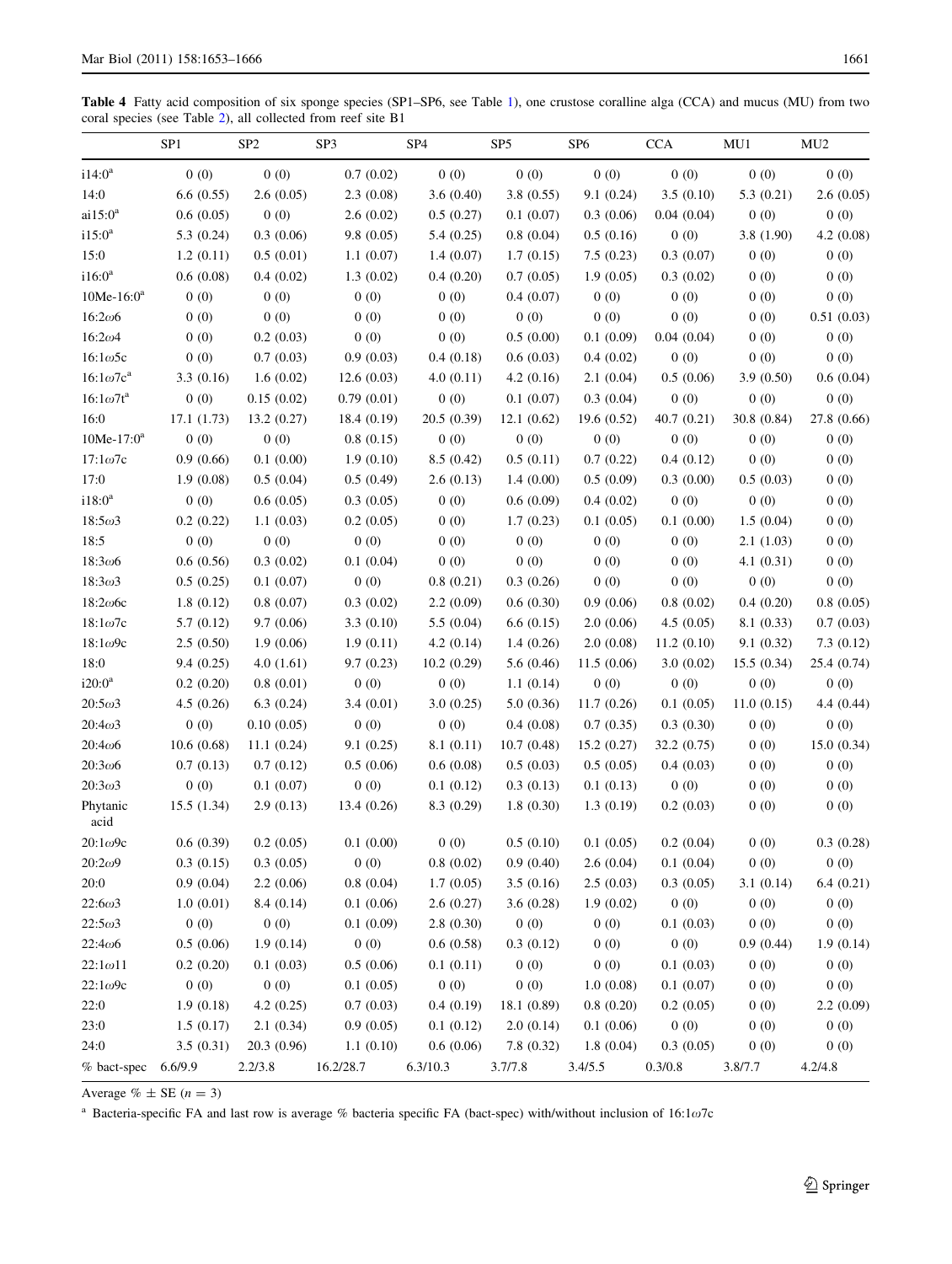<span id="page-9-0"></span>

Fig. 4 Multidimensional scaling (MDS) plot showing similarity in fatty acid composition profiles of six sponge species (SP1–6), crustose coralline algae (CCA) and the mucus of two coral species, Montastraea annularis and Madracis mirabilis, at reef site B1 (see Table [4](#page-7-0) for list of fatty acids)

Table 5 Results of dual isotope mixing model analyses for different sponge groups at B1

| Sources            |                           | Low 95% High 95% Mode Mean Mode% Mean%                |       |             |      |      |
|--------------------|---------------------------|-------------------------------------------------------|-------|-------------|------|------|
|                    | (a) Diet of group $1$     |                                                       |       |             |      |      |
|                    |                           | H. caerulea, C. caribensis, C. erecta (SP1, SP3, SP4) |       |             |      |      |
| GFC ro             | $\Omega$                  | 0.284                                                 | 0.036 | 0.117       |      |      |
| GFF ro             | $\Omega$                  | 0.244                                                 | 0.036 | 0.104       | 7.2  | 22.1 |
| <b>CCA</b>         | $\Omega$                  | 0.286                                                 | 0.095 | 0.132       |      |      |
| MucMix             | 0.504                     | 0.796                                                 |       | 0.658 0.647 | 75.3 | 77.9 |
|                    | (b) Diet of group $2$     |                                                       |       |             |      |      |
|                    |                           | C. raraechelae, D. anchorata (SP2, SP5)               |       |             |      |      |
| GFC ro             | $\Omega$                  | 0.432                                                 | 0.167 | 0.216       |      |      |
| GFF ro             | $\theta$                  | 0.43                                                  | 0.202 | 0.208       | 36.9 | 42.4 |
| <b>CCA</b>         | $\mathbf{0}$              | 0.451                                                 | 0.219 | 0.219       |      |      |
| $MucMix$ 0.077     |                           | 0.606                                                 | 0.357 | 0.357       | 57.6 | 57.6 |
|                    | (c) Diet of group $\beta$ |                                                       |       |             |      |      |
| S. ruetzleri (SP6) |                           |                                                       |       |             |      |      |
| GFC ro             | 0.003                     | 0.487                                                 | 0.292 | 0.259       |      |      |
| GFF ro             | $\Omega$                  | 0.453                                                 | 0.285 | 0.232       | 57.7 | 49.1 |
| <b>CCA</b>         | $\Omega$                  | 0.421                                                 | 0.188 | 0.207       |      |      |
| MucMix             | 0.023                     | 0.516                                                 | 0.327 | 0.302       | 51.5 | 50.9 |
|                    |                           |                                                       |       |             |      |      |

For further explanation, see Table [3](#page-7-0)

 $\delta^{13}$ C values of  $-18.7$  to  $-16.8\%$  for *Dictyota* sp.,  $-19.3\%$ for Halimeda sp. (Raz-Guzman Macbeth and De la Lanza Espina [1991](#page-12-0); Lepoint et al. [2000\)](#page-12-0), and  $\delta^{15}N$  values of 0.5–3% of macroalgae on coral reefs (Yamamuro et al. [1995;](#page-13-0) France et al. [1998\)](#page-11-0) fall in the same range as CCA  $(\delta^{13}C_{org} - 25.2 \text{ to } -12.1\%$ ,  $\delta^{15}N$  1.3–4%). Therefore, DOM released from these brown and green macroalgae may have also contributed to the isotope signal in sponges. Trophic transfers of organic matter derived from benthic macroalgae and mangroves, to sponges have been reported before (Behringer and Butler IV [2006;](#page-11-0) Granek et al. [2009\)](#page-11-0) and appear to be important in the nutrition of sponges.

Unlike CCA, coral mucus has already been described as an important food source on coral reefs (Wild et al. [2004,](#page-12-0) [2010](#page-12-0)). About 56–80% of coral mucus dissolves in sea water (Crossland et al. [1980;](#page-11-0) Wild et al. [2004](#page-12-0)) and may be a suitable source of DOM for cavity sponges. The  $\delta^{13}C$  of the mucus samples of Montastraea annularis and Madracis mirabilis (range  $-17.9$  to  $-14.2\%$ ) is higher than that of most cavity sponges, implying that sponges do not feed exclusively on mucus or mucus-derived DOM. Coralderived organic matter is a reactive substrate for bacte-rioplankton growth (Ferrier-Pages et al. [2000](#page-11-0)) and may have contributed to the  $\delta^{13}$ C reef signal of bacterioplankton at LJT ( $-15.4\%$ ). The average  $\delta^{15}N$  of mucus (1.9%) and that of cavity sponges (4.6%) are consistent with mucus/ mucus-derived DOM as a food source for most cavity sponges.

It is evident that individually, neither phytoplankton, bacterioplankton, CCA (benthic macroalgae) nor coral mucus can account for the sponge dual isotope signatures. The isotope mixing model analysis showed that cavity sponges incorporate from half to three quarters of their organic matter from mucus and CCA (benthic macroalgae) with mucus as the dominant source of reef-derived organic matter (up to 66% of the diet). It appears that with decreasing coral cover the contribution of coral mucus to the diet of sponges decreases and shifts to a larger contribution of CCA (benthic macroalgae) and phytoplankton. At station CT with a lower coral cover than at the other reef stations, mucus only contributed 17% (mode) to the diet of sponges while the bulk food was provided by CCA including other benthic macroalgae (31%) and small phytoplankton (34%, GFF fraction). This was different at B1, where coral cover on the slope is relatively high (Van Duyl [1985](#page-12-0); Bak and Nieuwland [1995](#page-11-0)) and the sponges reflect a diet of mainly mucus (60%, mode) with 13% CCA. This suggests that the sponge community is opportunistic and consumes OM according to availability irrespective of the DOM source. This does not imply that all examined sponge species at a particular reef site have similar diets. Significant differences in stable isotope values of different sponge species already suggest distinct diets. This is further corroborated with our FA profiles of sponges at B1.

The overall similarity in FA composition pattern of six examined sponge species at B1 was low. The three groups within these six sponge species (based on significantly different FA compositions) also had different diets according to the isotope mixing model analysis, implying differences in the proportional use of mucus, benthic algae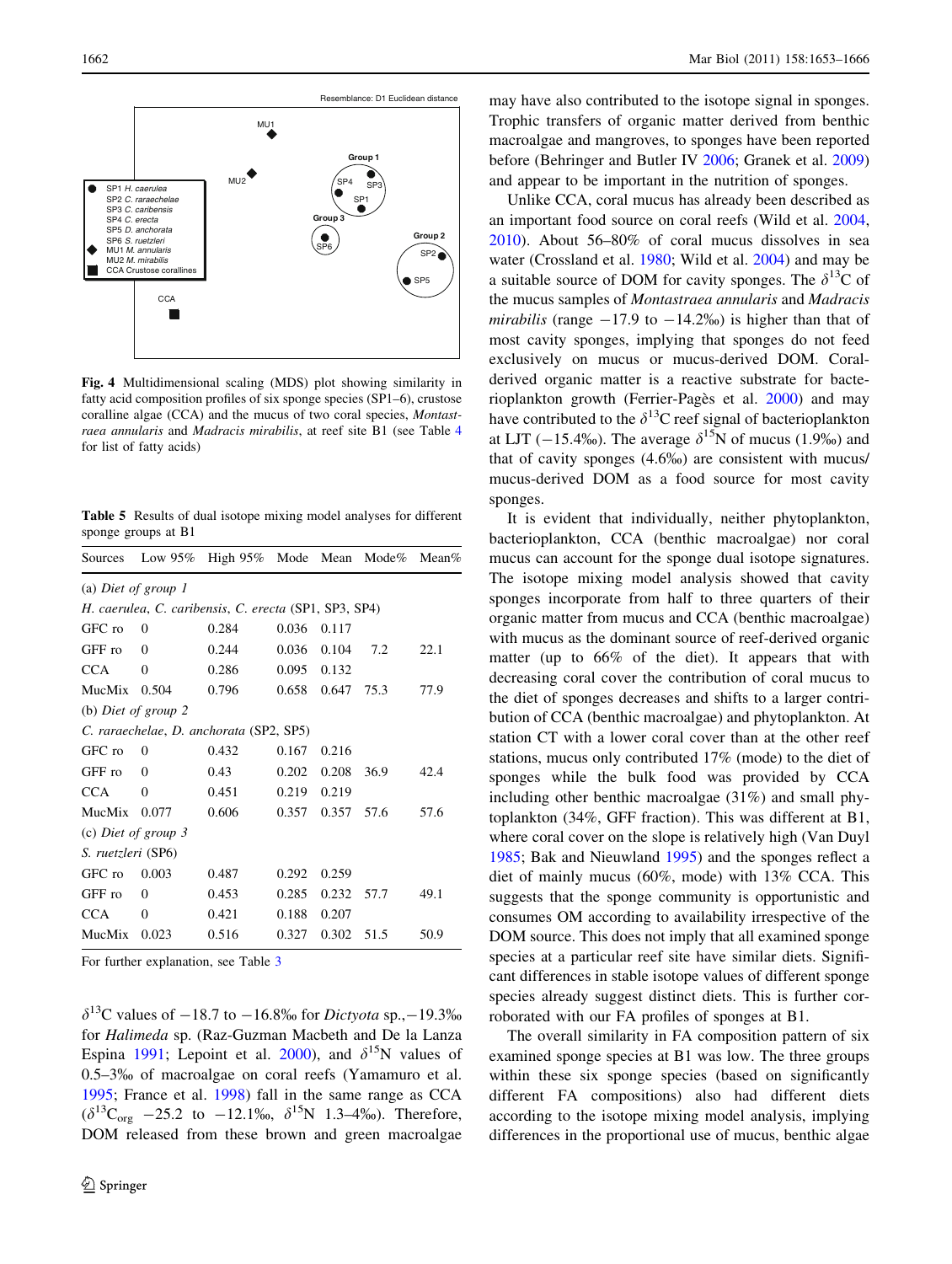(including CCA), and phytoplankton-derived DOM. This suggests that there is trophic niche segregation among sponges which may be an important factor facilitating co-existence of different sponge species (Thurber [2007](#page-12-0)). Furthermore, the differences in diet may to some extent be reflected in the FA compositions of sponge groups suggesting that the selected food resources may indeed form part of the diet of sponges.

The fatty acid profiles of our coral mucus and CCA sources resemble those reported for coral tissue and CCA (e.g., Latyshev et al. [1991;](#page-12-0) Viso and Marty [1993](#page-12-0); Papina et al. [2003;](#page-12-0) Bachok et al. [2006\)](#page-11-0). By assimilating these substrates, distinct FAs may conservatively be transferred to the consumer (Dalsgaard et al. [2003](#page-11-0)). Although many dominant FAs such as 14:0, 16:0, and 18:0 (Table [2\)](#page-6-0) are common to many organisms, some FAs have been identified as potential tracer of food source in sponges. For this study area specifically, for example, De Goeij et al. [\(2008b](#page-11-0)) conclude from isotope tracer experiments that the dominant FA  $20:4\omega$ 6 found in the sponge Halisarca *caerulea* has an exogenous source. Interestingly,  $20:4\omega$ 6 is found dominant in all 6 sponge species examined and it is also dominant in CCA and M. mirabilis mucus. The high cover of CCA in cavities (30% of the hard bottom surface in cavities, Scheffers et al. [2004\)](#page-12-0), its close proximity to cavity sponges and the fact that CCA was rich in  $20:4\omega$ 6, may have contributed to the  $20:4\omega$ 6 content in sponges. In sponge groups 2 and 3, this FA was the second most abundant  $(>10\%$  of total FAs) and the diet of these sponge groups consisted for 19–22% (mode) of CCA (including other macroalgae). In sponge group 1, the predominantly mucus feeding group,  $20:4\omega$ 6 was the third most abundant FA with a lower relative abundance than in the other groups  $(\langle 10\% \rangle)$ . This coincided with a lower contribution of CCA in their diet (10% mode). Trophic transfer of this FA may be directly linked to the consumption of CCA as part of macroalgal-derived organic matter.

Phytanic acid, which can be considered as a sponge biomarker (De Goeij et al. [2008b](#page-11-0)) was the second most abundant FA in group 1. For its synthesis, degradation products of chlorophyll a are required, possibly delivered to the sponge by sponge associated phototrophic microbes, considering the relatively high amount of the likely bacterial specific FA 16:1 $\omega$ 7c as well as the overall high % of bacteria specific FAs in group 1 (up to 29% compared with up to 10% of total FAs in the other groups, Table [4](#page-8-0)). Sponge species in group 1 indeed harbor-rich microbial communities (Hill et al. [2005;](#page-11-0) Erwin and Thacker [2007](#page-11-0)). Mutualism between sponges and their associated microorganisms may have influenced the diet of group 1 compared with groups 2 and 3. Weisz et al. ([2007\)](#page-12-0) show that sponges with high versus low abundances of associated microbes may have distinct diets. In line, we show that the diet of sponges (based on stable isotopes as well as FAs) varies with abundance of bacteria specific FAs. Interestingly, sponges with a relatively high abundance of associated microbes (group 1) appear to be more dependent on reefderived food than other sponges.

The FA  $20:5\omega3$ , a dominant FA in (benthic) diatoms and the mucus of corals, particularly in mucus of M. annularis was most abundant in S. ruetzleri (group 3). The SIAR model analysis showed that the contribution of phytoplankton-derived food was highest in this sponge (mean 49% and mode 57%, both plankton size fractions together), which may suggest that it feeds on diatoms or diatom-derived OM rich in  $20:5\omega3$ . The other sponge groups (1 and 2) may obtain  $20:5\omega3$  predominantly by consuming mucus considering the higher contribution of mucus and lower plankton-derived food in the diet of these groups than in the diet of S. ruetzleri (group 3). Diatomderived OM as well as mucus may have contributed to the abundance of  $20:5\omega3$  in sponges.

Considering the congruencies between the FA compositions and the dual stable isotope signals in the trophic transfer and relations between sources and consumers, it was not surprising that the matrices (based on Euclidean distances) of the reef sources and consumers of both approaches were significantly correlated. Both methods apparently lead to comparable results with FA composition and biomarkers identifying the food items of consumers, and evidencing trophic transfer and with dual stable isotope analyses estimating the contribution of the different sources to the diet of consumers. Results of both methods strongly support a trophic transfer from zooxanthellate corals and CCA to cavity sponges. The quantitative contribution of CCA to the diet of sponges remains unresolved, because its dual isotope signal overlaps with that of other benthic macroalgae.

# Conclusion

Results unambiguously point to the reef benthos as the main source of organic matter for encrusting cavity sponges on coral reefs. The contribution of open water-derived organic matter as food for the cavity sponge community was usually less than 50%. Food sources for sponges on the reef comprise DOM derived from coral mucus and benthic macroalgae (CCA). The prominent presence of a characteristic fatty acid of coral mucus and CCA,  $20:4\omega$ 6 in sponges further confirms this trophic transfer. These findings have implications for our understanding of organic matter turnover on reefs. Cryptic sponges apparently sequester and assimilate mainly DOM produced within the reef system. De Goeij et al. [\(2008b](#page-11-0), [2009\)](#page-11-0) found that the cavity sponge Halisarca caerulea converts assimilated DOM in sponge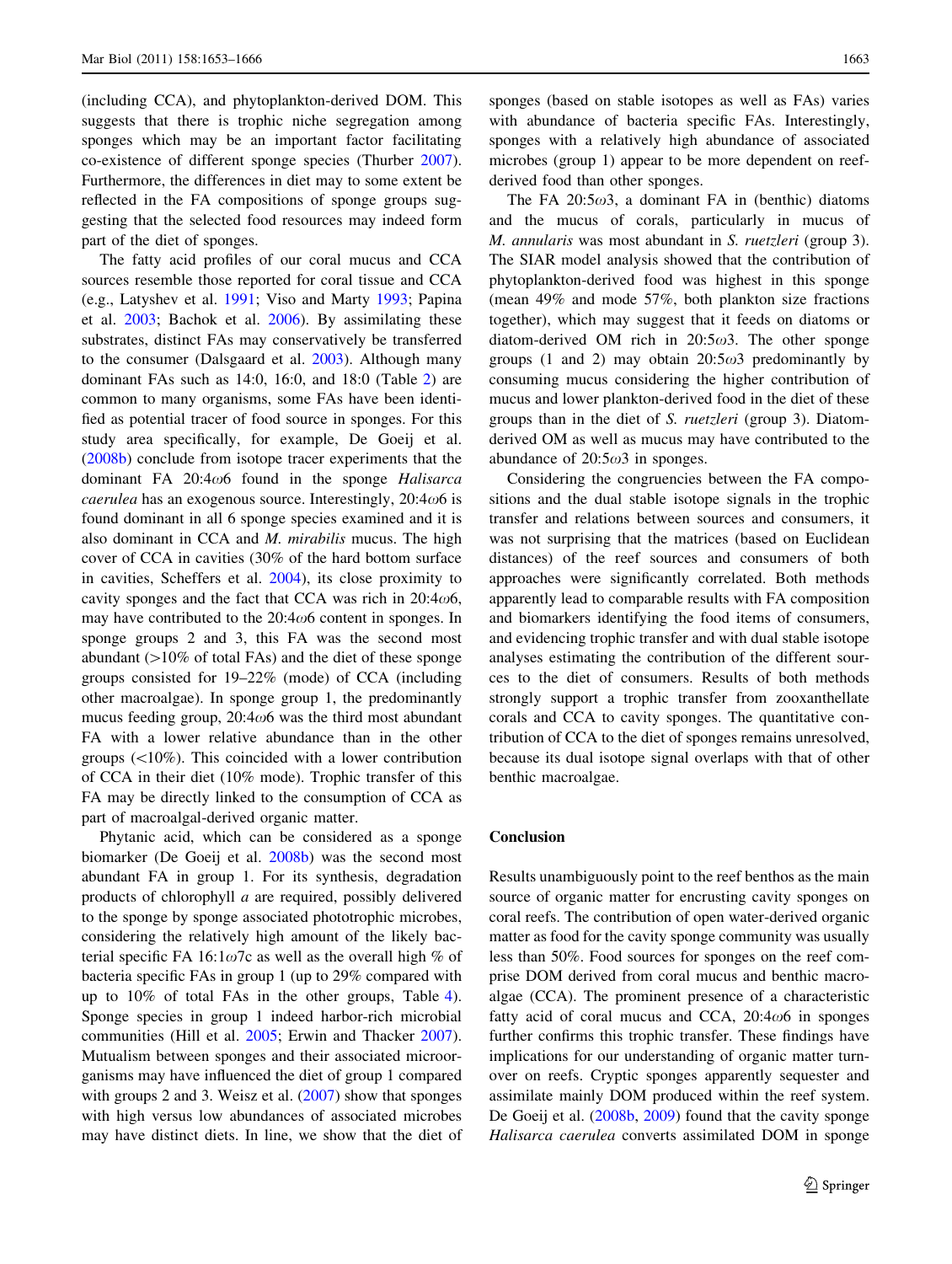<span id="page-11-0"></span>biomass and detrital material. Combining this with the knowledge that (1) the cover of cavity sponges is high on fore-reef slopes (Scheffers et al. [2004](#page-12-0)), (2) DOM assimilation by cavity sponges is high (De Goeij et al. 2008a), and (3) most of the OM assimilated by sponges is reef-derived (this study), we argue that cryptic sponges play a key role in conserving reef-produced DOM for the reef system by converting it into POM. Whether the ''cryptic'' sponge link in the coral reef food web is favorable for the coral reef health status remains to be investigated.

Acknowledgments We thank the CARMABI Foundation staff (Curaçao, Caribbean) and especially Carlos Winterdaal and Brian Leysner for their hospitality and support. Oscar Frans and Jasper de Goeij are acknowledged for support in the field. This study is financed by the 6th EU framework project SPONGES (project FP6-COOP-CT-2005-017800 to FCVD) and in part supported by NWO (PIONEER to JJM). The reviewers are acknowledged for their comments that improved the MS considerably.

#### References

- Atkinson MJ, Falter JL (2003) Coral reefs. In: Black KD, Shimmield GB (eds) Biogeochemistry of marine systems. Blackwell Publ Ltd, Oxford, pp 40–64
- Bachok Z, Mfilinge P, Tsuchiya M (2006) Characterization of fatty acid composition in healthy and bleached corals from Okinawa, Japan. Coral Reefs 25:545–554
- Bak RPM, Nieuwland G (1995) Long-term change in coral communities along depth gradients over leeward reefs in the Netherlands Antilles. Bull Mar Sci 56:609–619
- Behringer DC, Butler IV MJ (2006) Stable isotope analysis of production and trophic relationships in a tropical marine hardbottom community. Oecologia 148:334–341
- Boschker HTS, Middelburg JJ (2002) Stable isotopes and biomarkers in microbial ecology. FEMS Microbiol Ecol 40:85–95
- Brutemark A, Lindehoff E, Graneli E, Graneli W (2009) Carbon isotope signature variability among cultured microalgae: influence of species, nutrients and growth. J Exp Mar Biol Ecol 372:98–105
- Carlson CA (2002) Production and removal processes. In: Hansell D, Carlson CA (eds) Biochemistry of dissolved organic matter. Academic Press, Amsterdam, pp 91–152
- Chrisholm JRM (2003) Primary productivity of reef-building crustose coralline algae. Limnol Oceannogr 48:1376–1387
- Clarke KR, Gorley RN (2006) PRIMER v6: user manual/tutorial. PRIMER-E, Plymouth
- Crossland CJ (1983) Dissolved nutrients in coral reef waters. In: Barnes DJ (ed) Perspectives on coral reefs. Australian Institute of Marine Science, Manuka, A.C.T., Australia, pp 56–68
- Crossland CJ (1987) In situ release of mucus and DOC-lipid from the corals Acropora variabilis and Stylophora pistillata in different light regimes. Coral Reefs 6:35–42
- Crossland CJ, Barnes DJ, Borowitzka MA (1980) Diurnal lipid and mucus production in the staghorn coral Acropora acuminata. Mar Biol 60:81–90
- Dalsgaard J, St John M, Kattner G, Muller-Navarra D, Hagen W (2003) Fatty acid trophic markers in the pelagic marine environment. Adv Mar Biol 46:225–340
- Davey M, Holmes G, Johnstone R (2008) High rates of nitrogen fixation (acetylenen reduction) on coral skeletons following bleaching mortality. Coral Reefs 27:227–236
- De Goeij JM, Van Duyl FC (2007) Coral cavities are sinks of dissolved organic carbon (DOC). Limnol Oceanogr 52:2608– 2617
- De Goeij JM, Moodley L, Houtekamer M, Carballeira NM, Van Duyl FC (2008a) Tracing <sup>13</sup>C-enriched dissolved and particulate organic carbon in the bacteria containing coral reef sponge Halisarca caerulea: evidence for DOM-feeding. Limnol Oceanogr 53:1376–1386
- De Goeij JM, Van den Berg H, Van Oostveen MM, Epping EHG, Van Duyl FC (2008b) Major bulk dissolved organic carbon (DOC) removal by encrusting coral reef cavities sponges. Mar Ecol Prog Ser 357:139–151
- De Goeij JM, De Kluijver A, Van Duyl FC, Vacelet J, Wijffels RH, De Goeij AFPM, Cleutjens JPM, Schutte B (2009) Cell kinetics of the marine sponge Halisarca caerulea reveal rapid cell turnover and shedding. J Exp Biol 212:3892–3900
- Erwin PM, Thacker RW (2007) Incidence and identity of photosynthetic symbionts in Caribbean coral reef sponge assemblages. J Mar Biol Ass UK 87:1683–1692
- Ferrier-Pagès C, Leclerq N, Jaubert J, Pelegri SP (2000) Enhancement of pico-and nanoplankton growth by coral exudates. Aquat Microb Ecol 21:203–209
- France RL (1995) Carbon-13 enrichment in benthic compared to planktonic algae: foodweb implications. Mar Ecol Prog Ser 124:307–312
- France R, Holmquist J, Chandler M, Cattaneo A (1998) Delta N-15 evidence for nitrogen fixation associated with macroalgae from a seagrass-mangrove coral reef system. Mar Ecol Prog Ser 167:297–299
- Fry B (2006) Stable isotope ecology. Springer, New York, p 308
- Fry B, Lutes R, Northam M, Parker PL, Ogden JC (1982) A C-13/C-12 comparison of food webs in Caribbean seagrass meadows and coral reefs. Aquat Bot 14:389–398
- Gast GJ, Jonkers PJ, Van Duyl FC, Bak RPM (1999) Bacteria, flagellates and nutrients in island fringing coral reef waters: influence of the ocean, the reef and eutrophication. Bull Mar Sci 65:523–538
- Genin A, Monismith SG, Reidenbach MA, Yahel G, Koseff JR (2009) Intense benthic grazing of phytoplankton in a coral reef. Limnol Oceanogr 54:938–951
- Ginsburg RN (1983) Geological and biological roles of cavities in coral reefs. In: Barnes D (ed) Perspectives on coral reefs. Australian Institute of Marine Science, Manuka, A.C.T., Australia, pp 148–153
- Granek EF, Compton JE, Philips DL (2009) Mangrove-exported nutrient incorporation by sessile coral reef invertebrates. Ecosystems 12:462–472
- Haas AF, Jantzen C, Naumann MS, Iglesias-Prieto R, Wild C (2010) Organic matter release by the dominant primary producers in a Caribbean reef lagoon: implications for in situ  $O_2$  availability. Mar Ecol Prog Ser 409:27–39
- Hall D, Lee SY, Meziane T (2006) Fatty acids as trophic tracers in an experimental estuarine food chain: tracer transfer. J Exp Mar Biol Ecol 336:42–53
- Harvey HR, Dyda RY, Kirchman DL (2006) Impact of DOM composition on bacterial lipids and community structure in estuaries. Aquat Microb Ecol 42:105–117
- Hentschel U, Fieseler L, Wehrl M, Gernert C, Steinert M, Hacker J, Horn M (2003) Microbial diversity of marine sponges. In: Mueller WEG (ed) Molecular marine biology of sponges. Springer Verlag, Heidelberg, pp 60–88
- Hill M, Hill A, Lopez AN, Harriott O (2005) Sponge-specific bacterial symbionts in the Caribbean sponge, Chondrilla caribensis (Demospongiae, Chondrosida). Mar Biol 148:1221–1230
- Johannes RE (1967) Ecology of organic aggregates in the vicinity of a coral reef. Limnol Oceanogr 12:189–195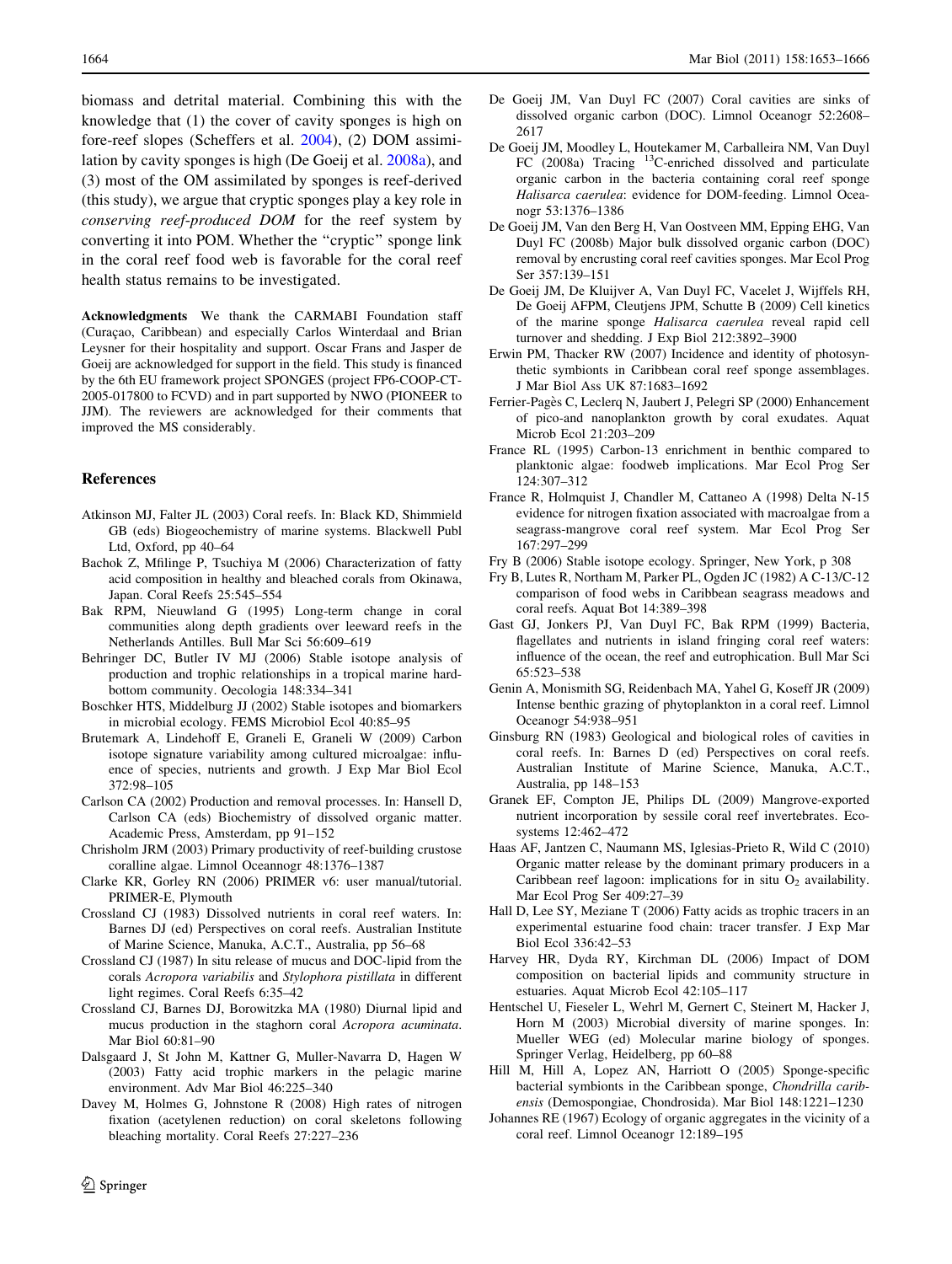- <span id="page-12-0"></span>Kim M-J, Choi J-S, Kang S-E, Cho J-Y, Jin H-J, Chun B-S, Hong Y-K (2004) Multiple allelopathic activity of the crustose coralline alga Lithophyllum yessoense against settlement and germination of seaweed spores. J Appl Phycology 16:175–179
- Land LS, Lang JC, Smith BN (1975) Preliminary observations of the carbon isotope composition of some reef coral tissues and symbiotic algae. Limnol Oceanogr 20:283–287
- Latyshev NA, Naumenko NV, Svetashev VI, Latypov YY (1991) Fatty acids of reef-building corals. Mar Ecol Prog Ser 76:295–301
- Lee D, Carpenter SJ (2001) Isotopic disequilibrium in marine calcareous algae. Chem Geol 172:307–329
- Lepoint G, Nyssen F, Gobert S, Dauby P, Bouquegneau J-M (2000) Relative impact of a seagrass bed and its adjacent epilithic algal community in consumer diets. Mar Biol 136:513–518
- Lesser MP (2006) Benthic-pelagic coupling on coral reefs: feeding and growth of Caribbean sponges. J Exp Mar Biol Ecol 328:277–288
- Lesser MP, Falcon LI, Rodriguez-Roman A, Enriquez S, Hoegh-Guldberg O, Iglesias-Prieto R (2007) Nitrogen fixation by symbiotic cyanobacteria provides a source of nitrogen for the scleractinian coral Montastraea cavernosa. Mar Ecol Prog Ser 346:143–152
- Masood A, Stark KD, Salem N Jr (2005) A simplified and efficient method for the analysis of fatty acid methyl esters suitable for large clinical studies. J Lipid Res 46:2299–2305
- Naumann M, Haas AF, Struck U, Mayr C, El-Zibdah M, Wild C (2010) Organic matter release by dominant hermatypic corals of the Northern Red Sea. Coral Reefs 29:649–659
- Papina M, Meziane T, Van Woesik R (2003) Symbiotic zooxanthellae provide the host-coral Montipora digitata with polyunsaturated fatty acids. Comp Biochem and Physiol B-Biochem Mol Biol 135:533–537
- Parnell A, Jackson A (2010) siar: stable isotope analysis in R.R package version 4.0.2. <http://CRAN.R-project.org/package=siar>
- Parnell AC, Inger R, Bearhop R, Jackson AL (2010) Source partitioning using stable isotopes: coping with too much variation. PlosOne 5:1–5
- Parrish CC, Abrajano TA, Budge SM, Helleur RJ, Hudson ED, Pulchan K, Ramos C (2000) Lipid and phenolic biomarkers in marine ecosystems. Analysis and applications. In: Wangersky P (ed) The handbook of environmental chemistry, vol 5, D. Marine chemistry, Springer-Verlag, Berlin, pp 193–223
- Peterson BJ, Fry B (1987) Stable isotopes in ecosystem studies. Annu Rev Ecol Syst 18:293–320
- Pile AJ (1999) Resource partitioning by Caribbean coral reef sponges: is there enough food for everyone? Mem Qld Mus 44:457–461
- Raz-Guzman Macbeth A, De la Lanza Espina G (1991) Evaluation of photosynthetic pathways of vegetation, and of sources of sedimentary organic matter through d13C in Terminos Lagoon, Campeche, Mexico. Anales Inst Biol Univ Nac Auton Mexico Ser Bot 62:39–63
- Reiswig HM (1974) Water transport, respiration and energetics of three tropical marine sponges. J Exp Mar Biol Ecol 14:231–249
- Reiswig HM (1990) In situ feeding in two shallow-water Hexactinellid sponges. In: Ruetzler K (ed) New perspectives in sponge biology. 3rd international conference on the biology of sponges. Woods Hole MA, Smithonian Inst Press, pp 504–510
- Ribes M, Coma R, Atkinson MJ, Kinzie RA III (2003) Particle removal by coral reef communities: picoplankton is a major source of nitrogen. Mar Ecol Prog Ser 257:13–23
- Ribes M, Coma R, Atkinson MJ, Kinzie RA III (2005) Sponges and ascidians control removal of particulate organic nitrogen from coral reef waters. Limnol Oceanogr 50:1480–1489
- Richman S, Loya Y, Slobodkin LR (1975) The rate of mucus production by corals and its assimilation by the coral reef copepod Acartia negligens. Limnol Oceanogr 20:918–923
- Richter C, Wunsch M (1999) Cavity-dwelling suspension feeders in coral reefs—a new link in reef trophodynamics. Mar Ecol Prog Ser 188:105–116
- Richter C, Wunsch M, Rasheed M, Kötter I, Badran MI (2001) Endoscopic exploration of Red Sea coral reefs reveals dense populations of cavity-dwelling sponges. Nature 413:726–730
- Ruetzler K, Duran S, Piantoni C (2007) Adaptation of reef and mangrove sponges to stress: evidence for ecological speciation exemplified by Chondrilla caribensis new species (Demospongiae, Chondrosida). Mar Ecol 28:95–111
- Scheffers SR, De Goeij JM, Van Duyl FC, Bak RPM (2003) The cave-profiler: a simple tool to describe the 3D-structure of inaccessible coral reef cavities. Coral Reefs 22:49–53
- Scheffers SR, Nieuwland G, Bak RPM, Van Duyl FC (2004) Removal of bacteria and nutrient dynamics within the coral reef framework of Curaçao (Netherlands Antilles). Coral Reefs 23:413-422
- Scheffers SR, Nieuwland GN, Bak RPM, Van Duyl FC (2005) Why is bacterioplankton growth in coral reef framework cavities enhanced? Mar Ecol Prog Ser 299:89–99
- Thurber AR (2007) Diets of Antarctic sponges: links between the pelagic microbial loop and benthic metazoan food web. Mar Ecol Prog Ser 351:77–89
- Van den Meersche K, Van Rijswijk P, Soetaert K, Middelburg JJ (2009) Autochthonous and allochthonous contributions to mesozooplankton diet in a tidal river and estuary: integrating carbon isotope and fatty acid constraints. Limnol Oceanogr 54:62–74
- Van Duyl FC (1985) Atlas of the living reefs of Curaçao and Bonaire Netherlands Antilles. Foundation for scientific studies in Surinam and the Netherlands Antilles, vol 117, p 37, 42 reef maps
- Van Duyl FC, Gast GJ (2001) Linkage of small-scale spatial variations in DOC, inorganic nutrients and bacterioplankton growth with different coral reef water types. Aquat Microb Ecol 24:17–24
- Van Duyl FC, Gast GJ, Steinhoff W, Kloff S, Veldhuis MJW, Bak RPM (2002) Factors influencing the short-term variation in phytoplankton composition and biomass in coral reef waters. Coral Reefs 21:293–306
- Van Gaever S, Moodley L, Pasotti F, Houtekamer M, Middelburg JJ, Danovaro R, Vanreusel A (2009) Trophic specialisation of metazoan meiofauna at the Håkon Mosby Mud Volcano: fatty acid biomarker isotope evidence. Mar Biol 156:1289–1296
- Vander Zanden MJ, Rasmussen JB (2001) Variation in  $\delta^{15}N$  and  $\delta^{13}C$ trophic fractionation: implications for aquatic foos web studies. Limnol Oceanogr 46:2061–2066
- Vasseur P (1974) The overhangs, tunnels and dark reef galleries of Tulear (Madagascar) and their sessile invertebrate communities. Proc 2nd Int Coral Reef Symp, p 143-160
- Viso AC, Marty JC (1993) Fatty acids from 28 marine microalgae. Phytochemistry 34:1521–1533
- Volkman JK (2006) Lipid biomarkers for marine organic matter. In: Volkman JK (ed) The handbook of environmental chemistry, vol 2. Springer, Amsterdam, pp 27–70
- Wada S, Aoki MN, Tsuchiya Y, Sato T, Shinagawa H, Hama T (2007) Quantitative and qualitative analyses of dissolved organic matter released from Ecklonia cava Kjellman, in Oura Bay, Shimoda, Izu Peninsula, Japan. J Exp Mar Biol Ecol 349:344–358
- Weisz JB, Hentschel U, Lindquist N, Martens CS (2007) Linking abundance and diversity of sponge-associated microbial communities to metabolic differences in host sponges. Mar Biol 152:475–483
- Wild C, Huettel M, Klueter A, Kremb SG, Rasheed MYM, Jorgensen BB (2004) Coral mucus functions as an energy carrier and particle trap in the reef ecosystem. Nature 428:66–70
- Wild C, Niggl W, Naumann MS, Haas AF (2010) Organic matter release by Red Sea coral reef organisms-potential effects on microbial activity and in situ O2 availability. Mar Ecol Prog Ser 411:61–71